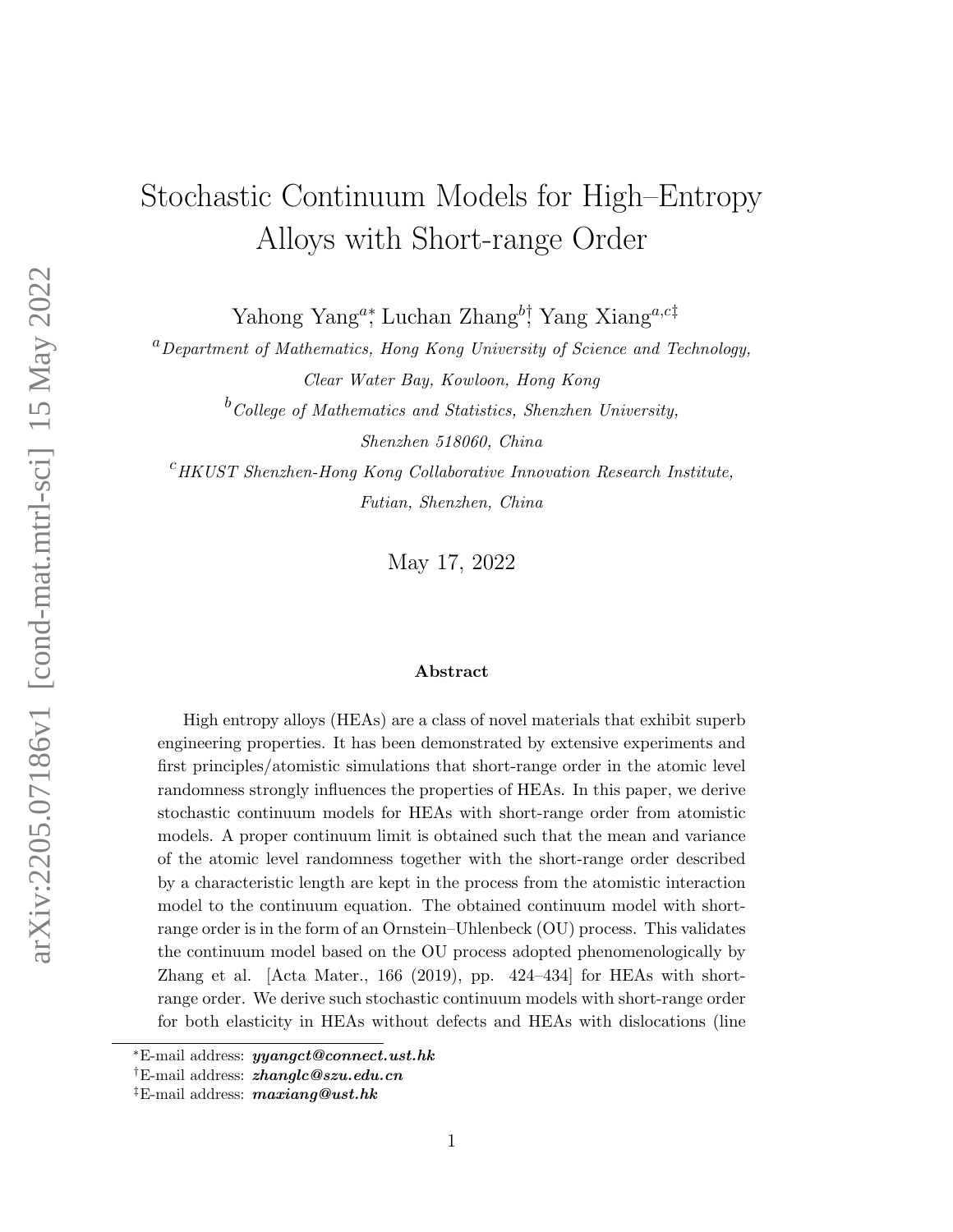defects). The obtained stochastic continuum models are based on the energy formulations, whose variations lead to stochastic partial differential equations.

Keywords: high-entropy alloys; short range order; continuum limit; Peierls–Nabarro model; Ornstein–Uhlenbeck process.

## 1 Introduction

High entropy alloys (HEAs) are single phase crystals with random solid solutions of five or more elements of nearly equal composition  $[1, 2, 3, 4]$  $[1, 2, 3, 4]$  $[1, 2, 3, 4]$  $[1, 2, 3, 4]$ . It is widely believed that HEAs have many ideal engineering properties, such as high strength, high temperature stability, high fracture resistance, etc. Therefore, HEAs have attracted considerable research interest in the development of advance materials  $\ket{1, 2, 5, 6, 3}$  $\ket{1, 2, 5, 6, 3}$  $\ket{1, 2, 5, 6, 3}$  $\ket{1, 2, 5, 6, 3}$  $\ket{1, 2, 5, 6, 3}$ , [7,](#page-23-6) [8,](#page-24-0) [9,](#page-24-1) [10,](#page-24-2) [11,](#page-24-3) [12,](#page-24-4) [13,](#page-24-5) [4,](#page-23-3) [14,](#page-24-6) [15,](#page-24-7) [16,](#page-24-8) [17,](#page-24-9) [18,](#page-24-10) [19,](#page-25-0) [20,](#page-25-1) [21,](#page-25-2) [22,](#page-25-3) [23\]](#page-25-4). Although HEAs and their applications have been widely investigated in the materials science area, mathematical understandings and rigorous developments of models to describe HEAs are still limited.

The strength of HEAs, as in the traditional crystalline materials, is associated with the motion of dislocations (line defects) driven by the stress. There are HEA models based on independent randomness of the element types at individual atomic sites, i.e., without short-range order. Models for the strength of HEAs [\[5,](#page-23-4) [7,](#page-23-6) [12,](#page-24-4) [13,](#page-24-5) [19\]](#page-25-0) have been developed that generalize the solute solution strengthening model for traditional alloys [\[24\]](#page-25-5). In the models proposed in Ref. [\[12,](#page-24-4) [13,](#page-24-5) [19\]](#page-25-0), dislocations interact with the HEA lattice through the long-range elastic field, and the elastic field in the HEA is modeled by considering each lattice site as a point defect with random perturbation in its size. Strength of HEAs influenced by the dislocation core effect in considered in the continuum model in Ref. [\[17\]](#page-24-9) by a stochastic generalization of the Peierls–Nabarro model [\[25,](#page-25-6) [26\]](#page-25-7). Recently, Jiang et al. [\[27\]](#page-25-8) presented a mathematical derivation of the stochastic continuum model proposed phenomenologically in Ref. [\[17\]](#page-24-9) from an atomistic model for dislocations in bilayer HEAs, by using asymptotic analysis and limit theorems; short-range order was not considered in this derivation.

At finite temperature, it has been shown by experiments and atomistic simulations that the distributions of elements are commonly not completely random in HEAs: the element type at an atomic site will enhance or reduce the probability of element types around it, i.e., the correlation between the element types at two close atomic sites is not 0. This is the short-range order in HEAs. The Warren-Cowley paircorrelation parameters [\[28\]](#page-25-9) is one of the widely used classical methods to describe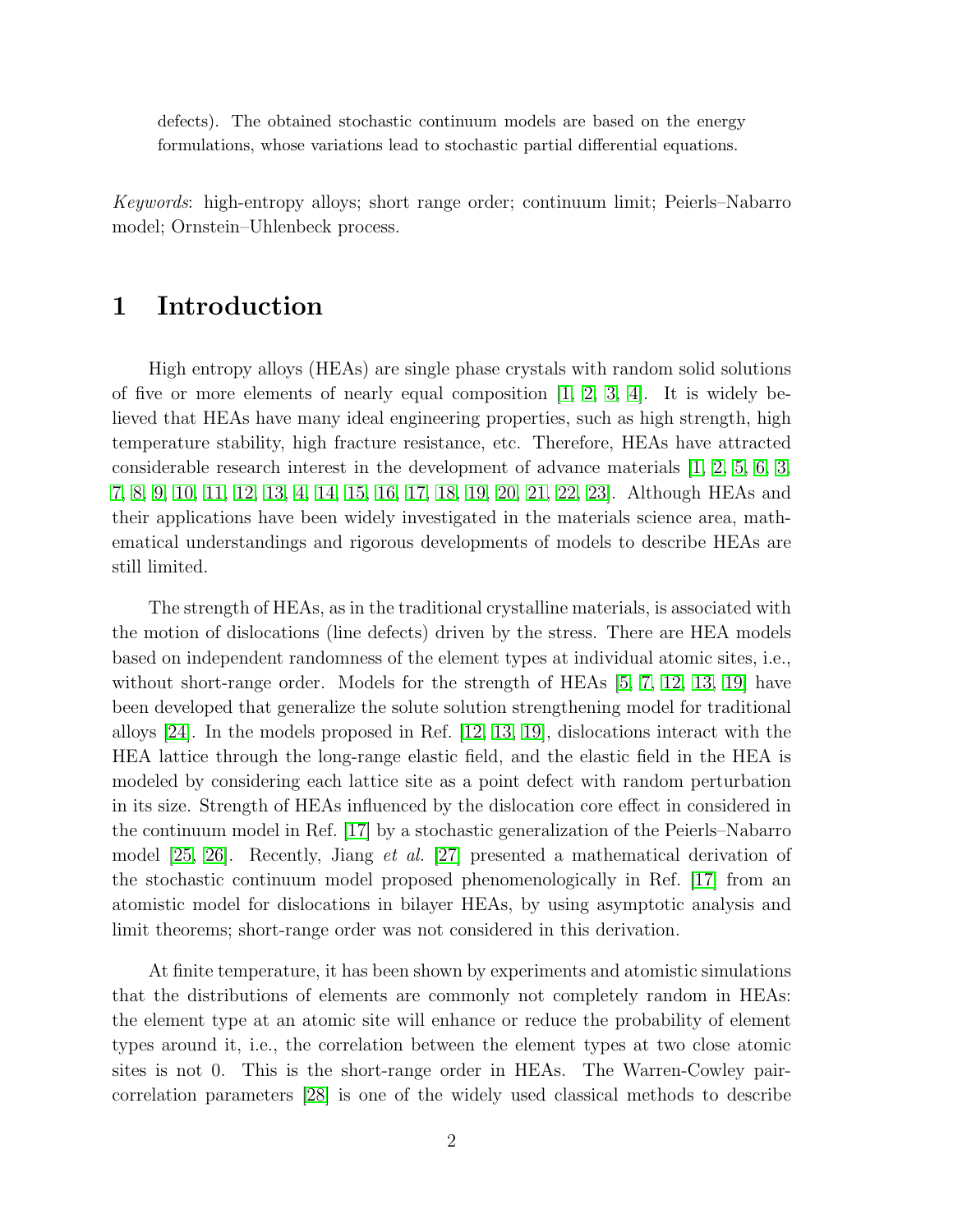short-range order in muliti-component systems including HEAs [\[8,](#page-24-0) [10,](#page-24-2) [11,](#page-24-3) [14,](#page-24-6) [15,](#page-24-7) [22\]](#page-25-3):  $\alpha_{e_ie_j}(r)=1-\frac{P_{e_ie_j}(r)}{p_i}$  $\frac{e_j(r)}{p_j}$ , where  $P_{e_i e_j}(r)$  is the probability of finding an atom of type  $e_j$ at site j given an atom of type  $e_i$  at site i,  $p_j$  is the probability of element  $e_j$  at site j, and r is the distance between the atomic sites i and j. It has been shown by first principles calculations and atomistic simulations [\[6,](#page-23-5) [8,](#page-24-0) [9,](#page-24-1) [10,](#page-24-2) [11,](#page-24-3) [14,](#page-24-6) [15,](#page-24-7) [18,](#page-24-10) [22\]](#page-25-3) and experiments [\[16,](#page-24-8) [20,](#page-25-1) [23\]](#page-25-4) that short-range order strongly influences the properties of HEAs.

Despite the active research on HEAs with short-range order as reviewed above, almost all the models for the short-range order in HEAs are atomistic models or first principles calculations on even smaller scales. The only available continuum model is the one proposed by Zhang *et al.* [\[17\]](#page-24-9), in which the short-range order in HEAs is incorporated by the Ornstein–Uhlenbeck (OU) process [\[29,](#page-25-10) [30,](#page-25-11) [31,](#page-25-12) [32\]](#page-25-13) in the continuum stochastic Peierls-Nabarro model for dislocations in HEAs. This model predicts significant increase of the intrinsic strength of HEAs as the correlation length or the standard deviation of the randomness in the HEAs increases, which is consistent with experimental measurements of the yield strength of HEAs [\[5\]](#page-23-4). This model was proposed phenomenologically, and no derivation from atomistic model is available for continuum level description of the short-range order in HEAs.

In this paper, we derive stochastic continuum models for HEAs with short-range order from atomistic models. Unlike the derivation presented in [\[27\]](#page-25-8) for the continuum model of HEAs without short-range order, the challenge here is how to define and obtain the continuum limit of the atomic-level randomness with short-range correlations. For this purpose, we first identify a characteristic length  $H$  of the short-range order in the atomistic model. Under the assumptions of fast decaying nature of the short-range order and that the characteristic length  $H$  of the short-range order is much larger than the lattice constant but is much smaller than the length scale of the continuum model, we obtain the continuum limit from the atomistic interactions with short-range order. A proper continuum limit is defined such that the short-range order is kept in the process from the atomistic model to the continuum equation. The obtained continuum model with short-range order is in the form of an OU process, which validates the HEA model adopted phenomenologically in [\[17\]](#page-24-9). We derive such stochastic continuum models with short-range order for both (i) the elastic deformation in HEAs without defects and (ii) HEAs with dislocations (in the form of the Peierls-Nabarro model). The obtained stochastic continuum models are based on the energy formulation. We briefly discuss the variational formulation of these obtained stochastic energies at the end of this paper.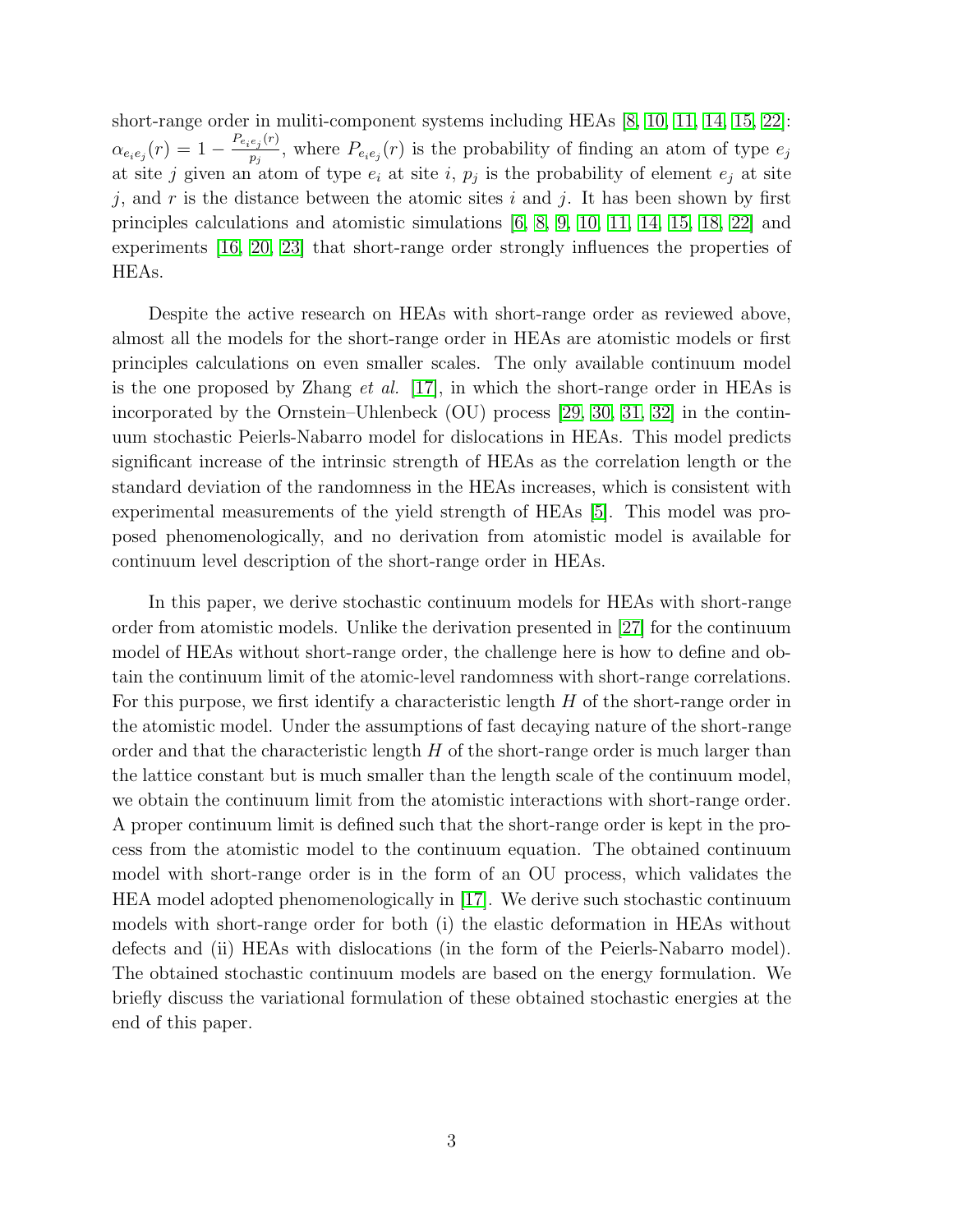## 2 Stochastic Elasticity Model for HEAs with Short Range Order

#### <span id="page-3-3"></span>2.1 Atomistic model of one row of atoms without defects

In this subsection, we establish the atomistic model of HEAs in one row without defects. In an HEA, each atom site is randomly occupied by one of the main elements. Denote the set of all these elements by  $\Omega$ :

$$
\Omega = \{e_1, e_2, \cdots, e_m\} \tag{1}
$$

For each lattice site, a random variable  $\omega$  is defined with sample space  $\Omega$  and probability measure:

<span id="page-3-1"></span>
$$
\mathbf{P}(e_k) := p_k \ge 0, \quad \sum_{i=1}^{m} p_i = 1. \tag{2}
$$

Here  $p_k$  is the probability of element  $e_k$  occupying the lattice site. We denote  $\omega_i$  to be such a random variable at the j-th site in the HEA. The location of the j-th atom is denoted by  $a_j$ . See Fig. [1](#page-3-0) for an illustration.



<span id="page-3-0"></span>Figure 1: An HEA of one row of atoms, where  $a_j$  is the location and  $\omega_j$  is the random variable at the  $j$ -th atom site.

Consider an elastic displacement field  $\{u_j\}_{j\in\mathbb{Z}}\subset\mathbb{R}$  on the HEA lattice  $\{a_j\}_{j\in\mathbb{Z}}$ . Suppose that the HEA system is described by pairwise potentials. Without loss of generality, we consider the nearest neighbor interaction. In the HEA system, the pairwise potentials depend on not only the distance between the two atoms but also their elements. Therefore, the interaction energy between atoms  $a_j$  and  $a_{j+1}$  can be written as

$$
V(h_j + u_{j+1} - u_j, \omega_j, \omega_{j+1}), \qquad (3)
$$

where  $h_j := h(\omega_j, \omega_{j+1})$  is the random lattice constant which is the solution of

<span id="page-3-2"></span>
$$
\frac{\mathrm{d}V(r,\omega_j,\omega_{j+1})}{\mathrm{d}r}\Big|_{r=h_j} = 0.
$$
\n(4)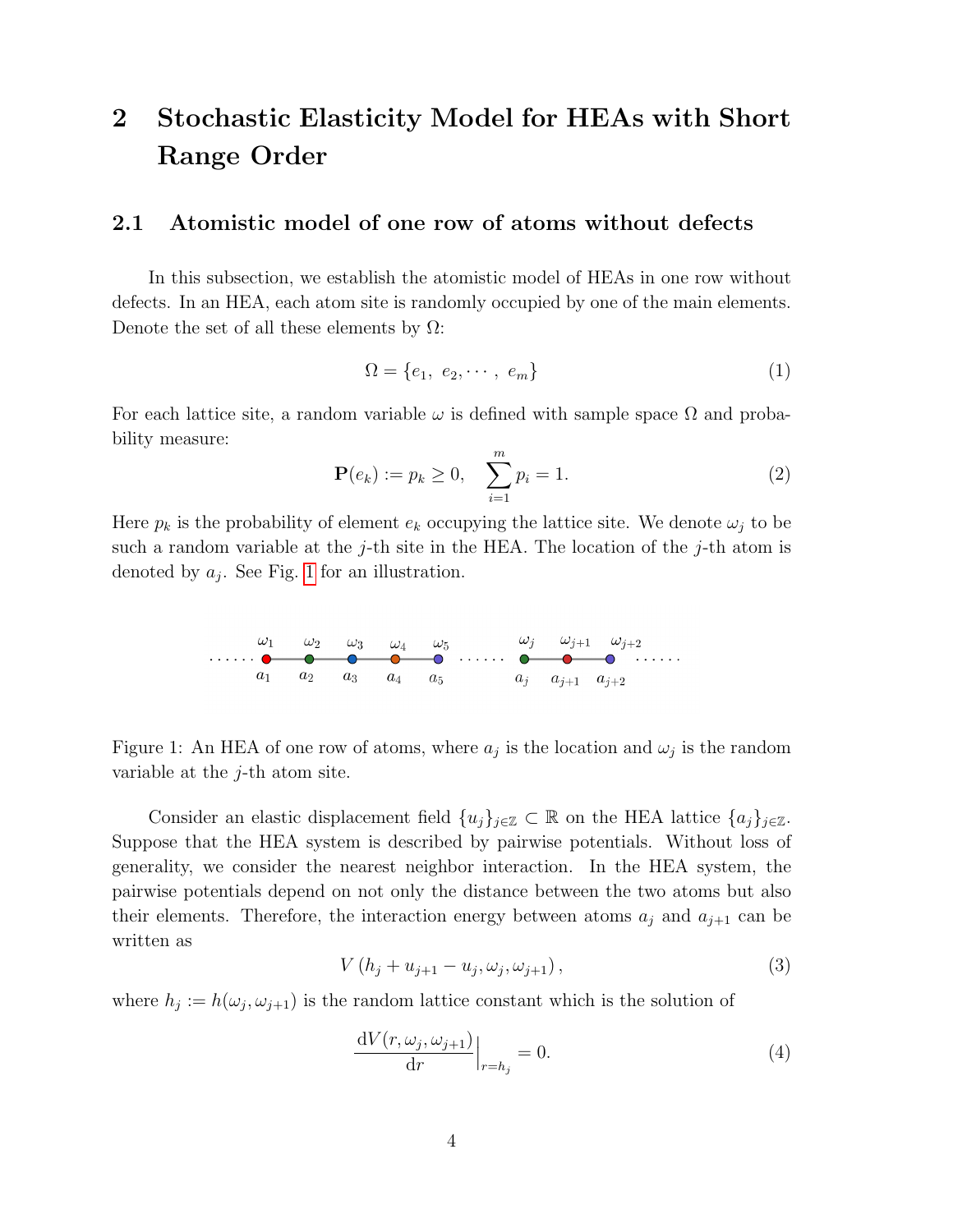Here  $r$  is the distance between these two atoms. Hence the total energy of the HEA using the atomistic model is

$$
E_{\text{a-el}} = \sum_{j \in \mathbb{Z}} \left[ V\left( h_j + u_{j+1} - u_j, \omega_j, \omega_{j+1} \right) - V\left( h_j, \omega_j, \omega_{j+1} \right) \right]. \tag{5}
$$

This elastic energy has the following approximate formula:

$$
E_{\text{a-el}} = \sum_{j \in \mathbb{Z}} \left[ V\left(h_j + u_{j+1} - u_j, \omega_j, \omega_{j+1}\right) - V\left(h_j, \omega_j, \omega_{j+1}\right) \right]
$$
  

$$
\approx \frac{1}{2} \sum_{j \in \mathbb{Z}} V''_j h_j^2 \left( \frac{u_{j+1} - u_j}{h_j} \right)^2
$$
  

$$
= \frac{1}{2} \sum_{j \in \mathbb{Z}} \beta_j \left( \frac{u_{j+1} - u_j}{h_j} \right)^2 h_j,
$$
 (6)

where

<span id="page-4-2"></span><span id="page-4-1"></span><span id="page-4-0"></span>
$$
\beta_j := V_j'' h_j,\tag{7}
$$

$$
V''_j := \frac{d^2 V(r, \omega_j, \omega_{j+1})}{dr^2} \Big|_{r=h_j}.
$$
\n(8)

Here  $\beta_j$  can be considered as the elastic modulus on the atomic scale. In fact, from Eq. [\(6\)](#page-4-0), we have  $E_{\text{a-el}} \approx \int_{x \in \mathbb{R}} \frac{1}{2}$  $\frac{1}{2}\beta_{\text{atom}}(x) \left(\frac{\mathrm{d}u}{\mathrm{d}x}\right)$  $\frac{du}{dx}$ )<sup>2</sup> dx, where  $\beta_{\text{atom}}(x) \approx \beta_j$  for  $x \in [a_j, a_{j+1}).$ 

**Remark 1.** Note that in the classical elasticity theory in one-dimension in which there is no randomness, the elastic energy associated with the displacement u is

$$
\int_{\mathbb{R}} \frac{1}{2} \beta \left(\frac{\mathrm{d}u}{\mathrm{d}x}\right)^2 \mathrm{d}x,\tag{9}
$$

where  $\beta$  is the elastic modulus.

This elastic energy can be formally obtained by the corresponding deterministic atomistic model with pair potential V as:

$$
\sum_{j\in\mathbb{Z}} \left[ V\left( h + u_{j+1} - u_j \right) - V\left( h \right) \right] \approx \int_{\mathbb{R}} \frac{1}{2} V''(h) h \left( \frac{\mathrm{d}u}{\mathrm{d}x} \right)^2 \mathrm{d}x,\tag{10}
$$

where h is the lattice constant. The elastic modulus is  $\beta = V''(h)h$ .

In this case, the equilibrium equation without body forces is

$$
\beta \frac{\mathrm{d}^2 u}{\mathrm{d}x^2} = 0. \tag{11}
$$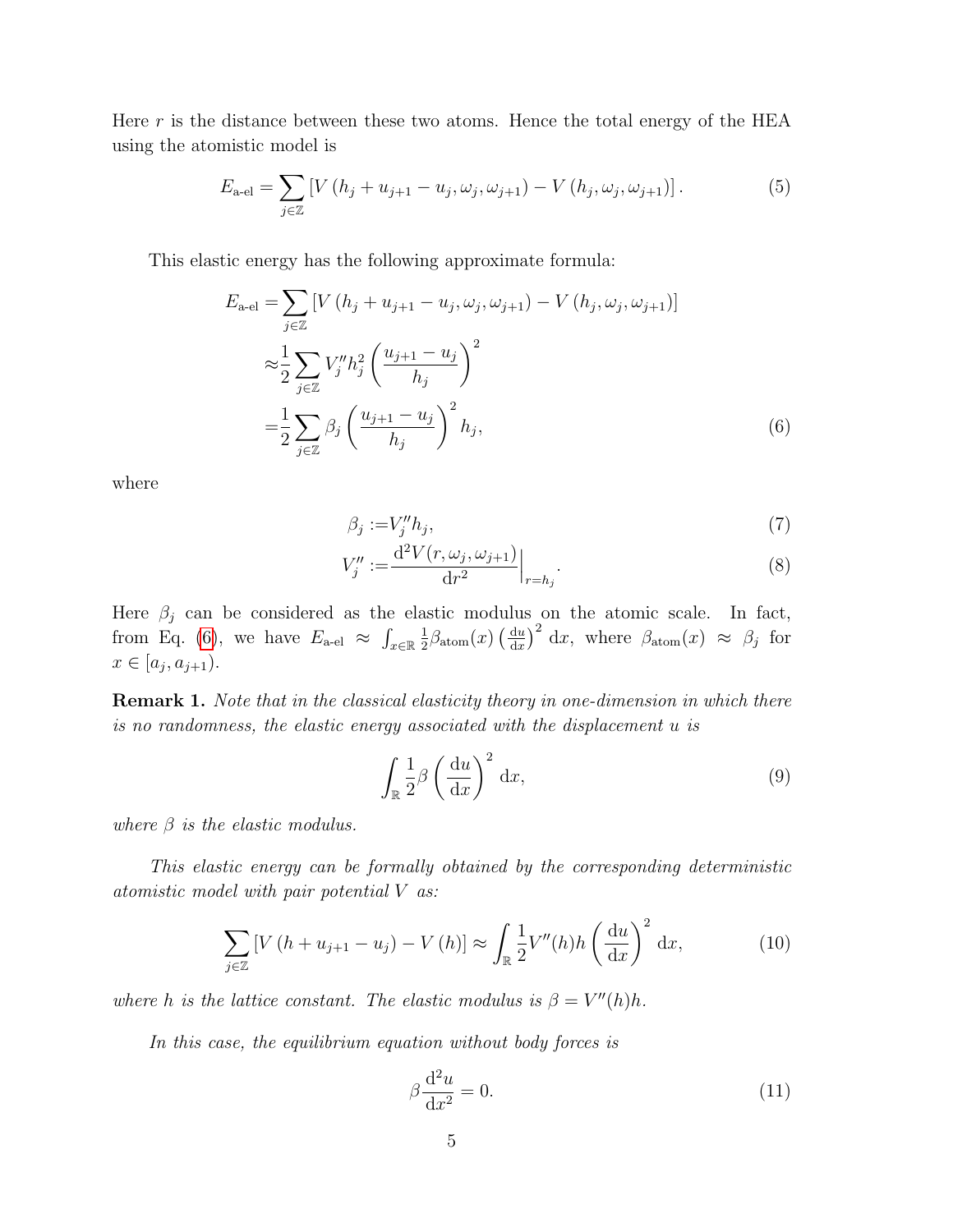## <span id="page-5-2"></span>2.2 Assumptions for short-range order in atomistic model of HEAs and limit theorems

In this subsections, we present the atomistic model and assumptions for the shortrange order in HEAs. We employ the  $\alpha$ -mixing coefficients  $\alpha_n$  [\[33\]](#page-26-0) to describe the short-range order in HEAs. For the random variable sequence  $\{X_i\}_{i\in\mathbb{Z}}$ , the  $\alpha$ -mixing coefficient  $\alpha_n$  is defined as [\[33\]](#page-26-0)

$$
\alpha_n = \sup \left\{ |P(A \cap B) - P(A)P(B)| : A \in \mathcal{F}_{-\infty}^k, B \in \mathcal{F}_{k+n}^{+\infty}, \ \forall k \in \mathbb{Z} \right\} \tag{12}
$$

where  $\mathcal{F}_a^b$  is the  $\sigma$ -field generated by  $\{X_a, X_{a+1}, \cdots, X_b\}.$ 

Recall that the method of Warren-Cowley pair-correlation parameters [\[28\]](#page-25-9) is one of the widely used classical methods to describe short-range order in muliti-component systems including HEAs (e.g., [\[8,](#page-24-0) [10,](#page-24-2) [11,](#page-24-3) [14,](#page-24-6) [15,](#page-24-7) [22\]](#page-25-3)):  $\alpha_{e_i e_j}(n) := 1 - \frac{P_{e_i e_j}(n)}{p_i}$  $\frac{e_j(v)}{p_j}$ , where  $P_{e_i e_j}(n)$  is the probability of finding an atom of type  $e_j$  at  $a_{n+r}$  given an atom of type  $e_i$  at  $a_r$ , and  $p_j$  is the probability of element  $e_j$  occupying the lattice site defined in Eq. [\(2\)](#page-3-1). The  $\alpha$ -mixing coefficients  $\alpha_n$  of  $\{\omega_j\}_{j\in\mathbb{Z}}$  in HEAs are stronger than the paircorrelation parameters  $\alpha_{e_ie_j}(n)$  since correlations between groups of atoms are also considered in the definition of the  $\alpha$ -mixing coefficients:

$$
\alpha_n = \sup \{ |P(A \cap B) - P(A)P(B)| : A \in \mathcal{F}_{-\infty}^k, B \in \mathcal{F}_{k+n}^{+\infty}, \forall k \in \mathbb{Z} \}
$$
  
\n
$$
\geq \sup_k \{ |\mathbf{P}(\omega_k = e_i, \omega_{k+n} = e_j) - \mathbf{P}(\omega_k = e_i)\mathbf{P}(\omega_{k+n} = e_j)| \}, e_i, e_j \in \Omega
$$
  
\n
$$
= p_i p_j |\alpha_{e_i e_j}(n)|
$$
  
\n
$$
\geq \lambda |\alpha_{e_i e_j}(n)|,
$$

where  $\lambda := \min\{p_i^2\}.$ 

In this paper, we consider a short range order in HEAs that is rapidly decaying with atomic distance as in the following assumption:

<span id="page-5-0"></span>**Assumption 1.** There is a constant number  $N_s$  and a constant  $C$ , such that the  $\alpha$ -mixing coefficients  $\alpha_n$  of  $\{\omega_j\}_{j\in\mathbb{Z}}$  in HEAs satisfies

<span id="page-5-1"></span>
$$
\alpha_n \le Cn^{-5} \text{ for } n \le N_s, \text{ and } \alpha_n = 0 \text{ for } n > N_s. \tag{13}
$$

This means that  $\omega_i$  and  $\omega_{i+n}$  are independent if  $n > N_s$ .

The rapidly decaying short-range order described in Assumption [1](#page-5-0) is consistent with the property of short-range order in alloys and HEAs. In Refs. [\[34,](#page-26-1) [35\]](#page-26-2), they showed that short-range order exists in alloys when the temperature is greater than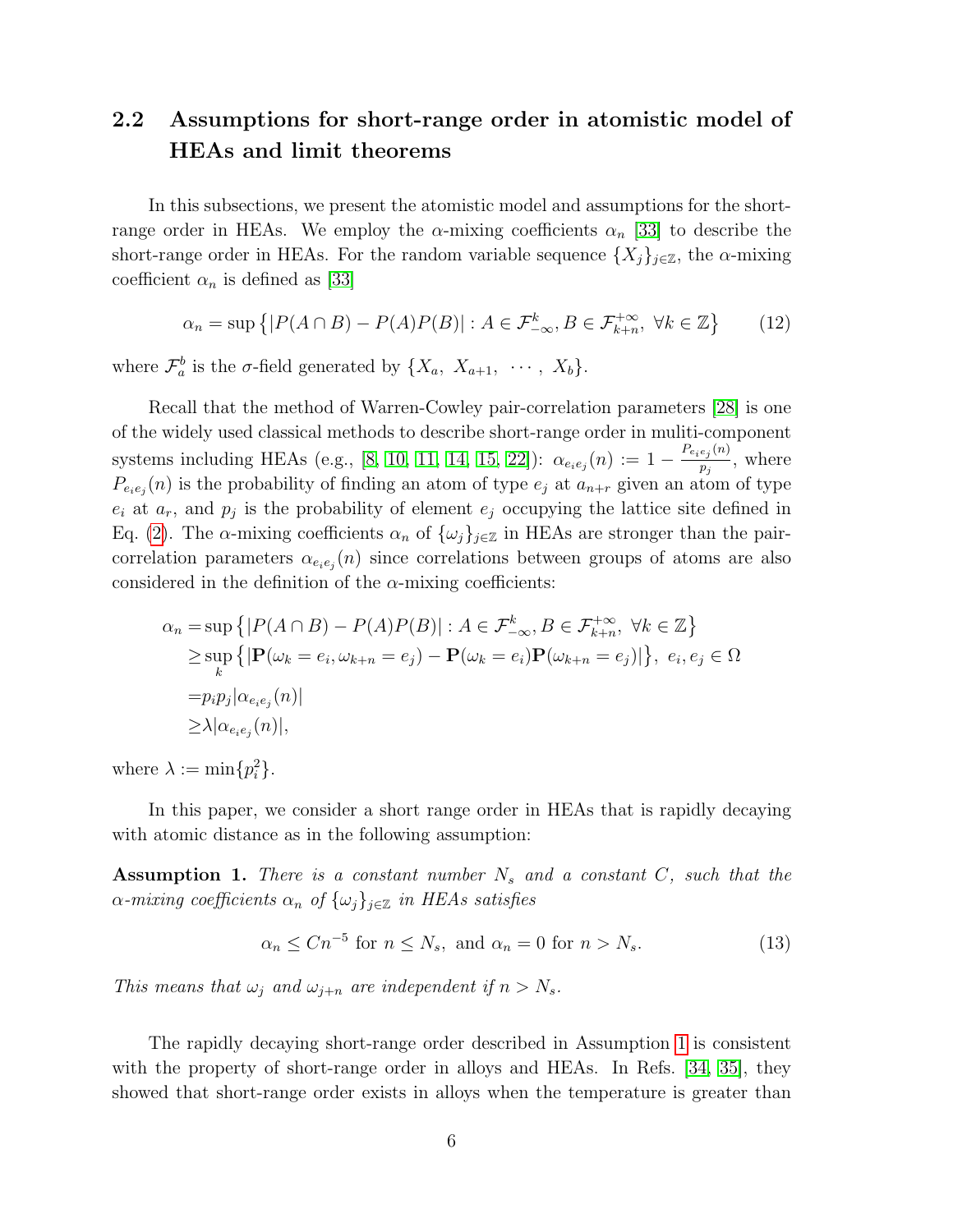the critical temperature, and it decays quickly with the atomic distance. In Refs. [\[14,](#page-24-6) [15,](#page-24-7) [10\]](#page-24-2), they only considered the first and second nearest-neighbor shell short range orders  $(\alpha_{e_ie_j}(n)$  for  $n = 1, 2)$  in HEAs based on the fact that the correlation parameter  $\alpha_{e_i e_j}(n) \to 0$  quickly as n increases and the first and second nearest-neighbor shell short range orders play dominant role in the correlation effect. Moreover, the rapid decay of the  $\alpha$ -mixing coefficients  $\alpha_n$  implies rapid decay of the correlation. This is can be proved by a lemma in Ref. [\[33\]](#page-26-0) (Lemma 2 on Page 365) that the correlation is bounded by the  $\alpha$ -mixing coefficient.

We will use the following generalized central limit theorem in our derivation. Note that it holds for  $\{\omega_j\}_{j\in\mathbb{Z}}$  due to the Assumption [1.](#page-5-0)

**Theorem** [\[33,](#page-26-0) Theorem 27.4] Suppose that random variables  $X_1, X_2, \cdots$  are stationary with  $\alpha$ -mixing coefficient  $\alpha_n = O(n^{-5})$ , and  $\mathbf{E}(X_n) = 0$ ,  $\mathbf{E}[X_n^{12}] < \infty$ . Let  $S_n = X_1 + \cdots + X_n$  and  $\sigma^2 = \lim_{n \to \infty} \mathbf{E} [S_n^2] / n$ , where  $\sigma$  is positive. Then

$$
\frac{S_n}{\sigma\sqrt{n}} \xrightarrow{d} \mathcal{N}(0,1), \quad \text{as } n \to \infty,
$$
\n(14)

where  $\mathcal{N}(0,1)$  is the standard Gaussian distribution, and  $\stackrel{d}{\longrightarrow}$  is the convergence in distribution.

As described in the previous subsection, we consider the nearest neighbor interaction in this paper. The following lemma is able to give the relationship between the  $\alpha$ -mixing coefficient of  $\{\omega_i\}$  and the  $\alpha$ -mixing coefficient of the pairwise interaction energies associated with  $\{(\omega_j, \omega_{j+1})\}.$ 

<span id="page-6-2"></span>**Lemma 1.** Let  $\alpha_n(\mathbf{X})$  be the  $\alpha$ -mixing coefficient of the random variable sequence  ${X_i}_{i\in\mathbb{Z}}$ . If for another random variable sequence  ${Y_i}_{i\in\mathbb{Z}}$ , each  $Y_i$  is a Borel measurable function of  $X_j$  and  $X_{j+1}$ , i.e.,  $Y_j = f_j(X_j, X_{j+1})$  for some Borel measurable  $f_j$ , and let  $\alpha_n(\mathbf{Y})$  be the  $\alpha$ -mixing coefficient of the random variable sequence  $\{Y_j\}_{j\in\mathbb{Z}}$ , then we have for any  $n \geq 1$ ,

$$
\alpha_n(\mathbf{Y}) \le \alpha_{n-1}(\mathbf{X}).\tag{15}
$$

This lemma can be proved by the definition of the  $\alpha$ -mixing coefficient, and the fact that  $\sigma(Y_j) \subset \sigma(X_j, X_{j+1})$  and as a result,  $\sigma(Y_k, Y_{k+1}, \cdots, Y_{k+n}) \subset \sigma(X_k, X_{k+1}, \cdots, X_{k+n+1}).$ 

Based on Assumption [1,](#page-5-0) we define the following length to characterize the range of short-range order, based on the nearest neighbor interaction energies associated with  $\{(\omega_j, \omega_{j+1})\}$  (i.e., the bounds between atoms  $\{(a_j, a_{j+1})\}\$ ).

<span id="page-6-1"></span>Definition 1 (Length of range of short-range order). Denote the length of range of nonzero short range order with respect to an atom as H:

<span id="page-6-0"></span>
$$
H := n_s \bar{h}, \ n_s := 2N_s + 2, \text{ where } \bar{h} = \mathbf{E}(h_j). \tag{16}
$$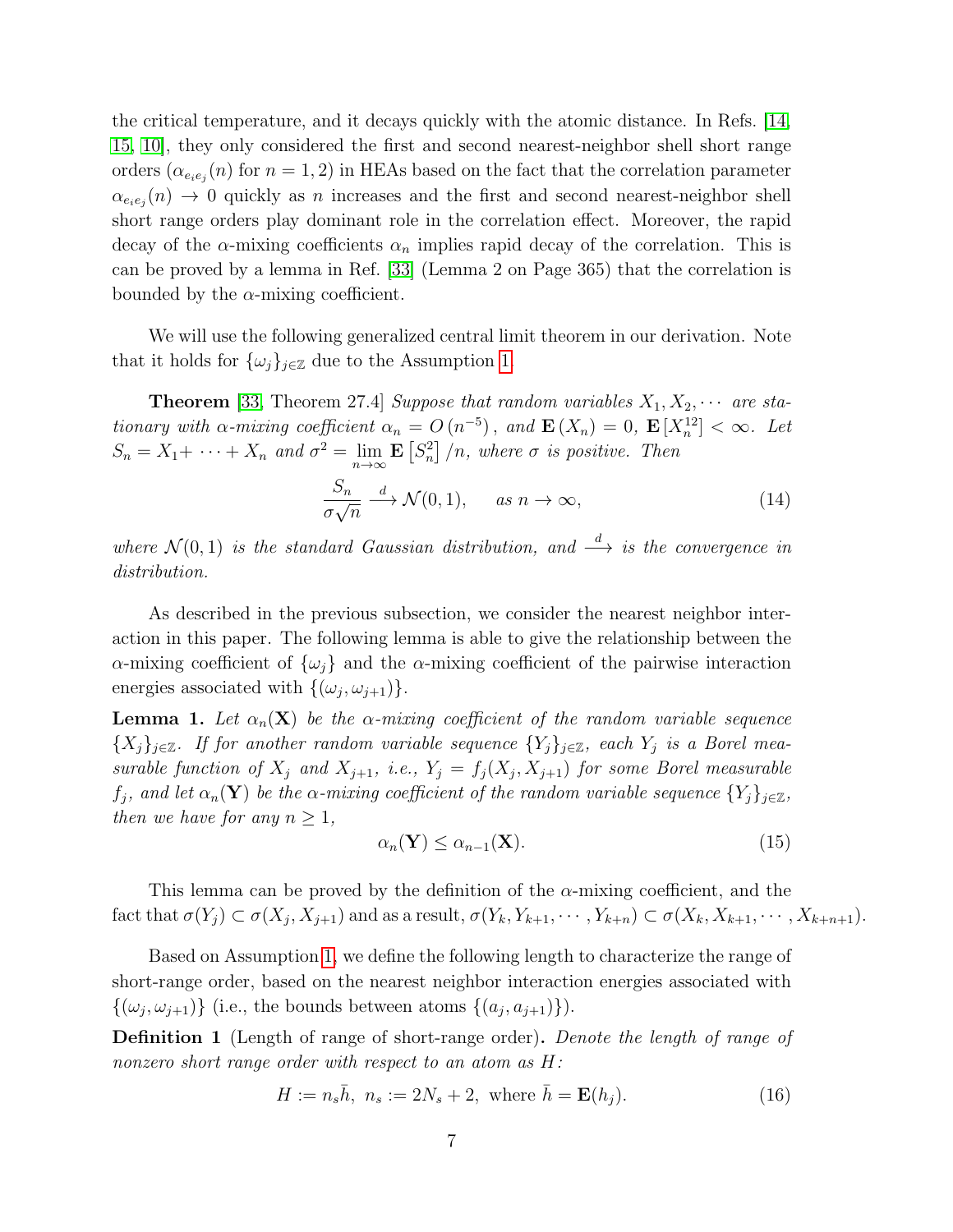

<span id="page-7-0"></span>Figure 2: The range of nonzero short range order for the bond between atoms  $a_0$  and  $a_1$  (i.e., with respect to the random variable pair  $(\omega_0, \omega_1)$ ).

Fig. [2](#page-7-0) illustrates this length  $H$  of nonzero short range order for the bond between atoms  $a_0$  and  $a_1$ , i.e., it is independent with those bonds outside this range. Note that  $H/2$  is the correlation length in this atomistic model. Here we neglect the perturbation of lattice constant for simplicity in this definition. Our analysis also works for stochastic H.

In order to derive a continuum model from the atomistic model, we assume that there are three length scales: the atomic scale, the supercell with size of  $H$ , and the continuum scale. This is summarized in the following assumption.

<span id="page-7-2"></span>**Assumption 2.** Let  $h_j$  for  $j \in \mathbb{Z}$  be the random lattice constant given by Eq. [\(4\)](#page-3-2) with  $h = \mathbf{E}(h_i)$ , and H be the length of short-range order defined in Eq. [\(16\)](#page-6-0). Then we have

$$
\bar{h} \ll H \ll L,\tag{17}
$$

where L is the length scale of the continuum model. Moreover, we assume that the factor C in Eq. [\(13\)](#page-5-1) for the decay of the  $\alpha$ -mixing coefficient  $\alpha_n$  satisfies  $C = O(1)$ .

Finally in this subsection, we define the continuum limit of the average of random variables, which will be used to obtain the stochastic continuum models.

<span id="page-7-1"></span>**Definition 2** (Continuum limit of average of random variables). For the sequence of random variables  $\{X_i\}_{i=1}^n$ , we want to approximate each random variable by the average of  $\{X_i\}_{i=1}^n$  to obtain the approximate sequence  $\{Y_i\}_{i=1}^n$ . Assume that for each  $X_i$ , it can be written as:

$$
X_i = \mathbf{E}(X_i) + \lambda_i U + R_i,\tag{18}
$$

where  $\lambda_i$  is a deterministic number, U is a random variable with  $\mathbf{E}(U) = 0$ , and  ${R_i}_{i=1}^n$  are a sequence of random variables with  $\alpha$ -mixing coefficient  $\alpha_m = O(m^{-5})$ .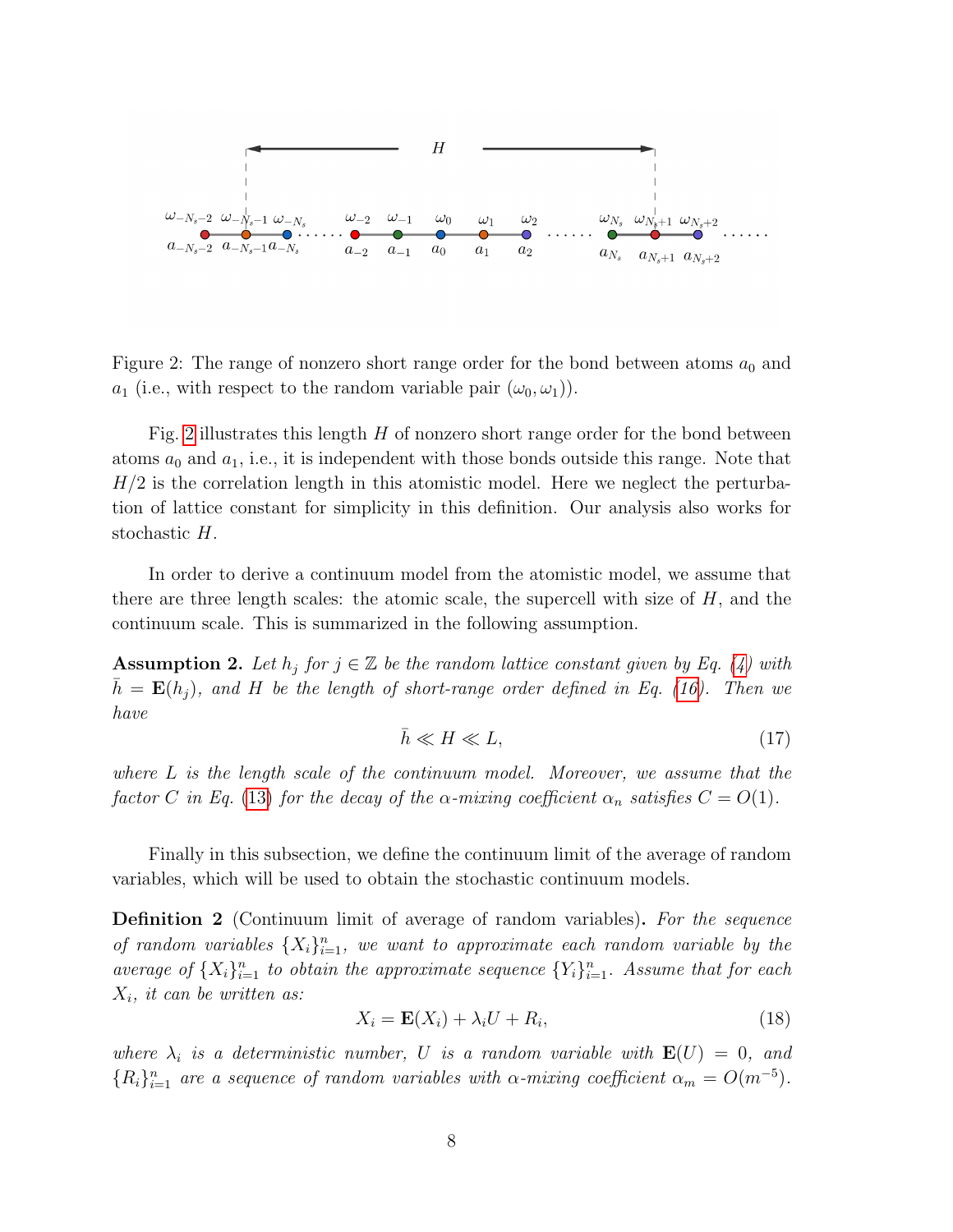If the following limits exist:

$$
E = \lim_{n \to +\infty} \frac{1}{n} \sum_{i=1}^{n} \mathbf{E}(X_i),
$$
\n(19)

$$
\lambda = \lim_{n \to +\infty} \frac{1}{n} \sum_{i=1}^{n} \lambda_i,
$$
\n(20)

$$
\Delta_R^2 = \lim_{n \to +\infty} \frac{1}{n} \text{Var}\left(\sum_{i=1}^n R_i\right),\tag{21}
$$

then as  $n \to \infty$ , the averaged random variable  $Y_i$  is defined as

$$
Y_i := E + \lambda U + Z_i,\tag{22}
$$

where  $\{Z_i\}_{i=1}^n$  are a sequence of independent identically distributed (i.i.d.) random variables with the Gaussian distribution  $\mathcal{N}(0, \Delta_R^2)$ .

This definition of continuum limit of average of random variables is different from that in the deterministic case. In addition to the continuum limit of the simple average  $A = \lim_{n \to \infty} \frac{1}{n}$  $\frac{1}{n} \sum_{i=1}^{n} X_i = E + \lambda U$ , there is also a contribution  $\lim_{n \to \infty} \frac{1}{\sqrt{n}}$  $\frac{1}{n}\sum_{i=1}^{n} R_i = Z_i$  to account for the average of variances, which comes from the weakly dependent sequence  ${R_i}_{i=1}^n$  and vanishes in the simple average:  $\lim_{n\to\infty} \frac{1}{n}$  $\frac{1}{n} \sum_{i=1}^{n} R_i = 0$  due to the generalized central limit theorem Theorem [\[33,](#page-26-0) Theorem 27.4] shown above. The above definition guarantees that  $\sum_{i=1}^{n} Z_i$  and  $\sum_{i=1}^{n} R_i$  have the same collective behavior, i.e.,  $\sim \mathcal{N}(0, n\Delta_R^2)$  for large *n*.

For an example, for the i.i.d. random variables  $\{X_i\}_{i=1}^n$  with Gaussian distribution  $\mathcal{N}(E, \sigma^2)$ , the averaged sequence given by the above definition are  $\{Y_i\}_{i=1}^n$  that are still i.i.d. with Gaussian distribution  $\mathcal{N}(E, \sigma^2)$ , which is the desired result. On the other hand, if we simply use  $\lim_{n\to\infty} \frac{1}{n}$  $\frac{1}{n} \sum_{i=1}^{n} X_i$  to approximate each random variable, then we have  $Y_i = E$  for all i. The information of variance, i.e., the information of randomness, is lost in this continuum limit.

#### <span id="page-8-0"></span>2.3 Stochastic elasticity model

In this subsection, we derive a continuum stochastic elasticity theory in HEAs with short range order from the atomistic model. We start from continuum approximation of the atomic-level stochastic elastic modulus  $\{\beta_i\}$  defined in Eq. [\(7\)](#page-4-1). From its definition,  $\beta_j = \beta(\omega_j, \omega_{j+1})$  depending on the interaction of the bond between atoms  $a_j$  and  $a_{j+1}$ . As discussed in the previous subsection on the interaction energies associated with atomic bonds, these  $\beta_j$ 's have identical distribution by the setting of the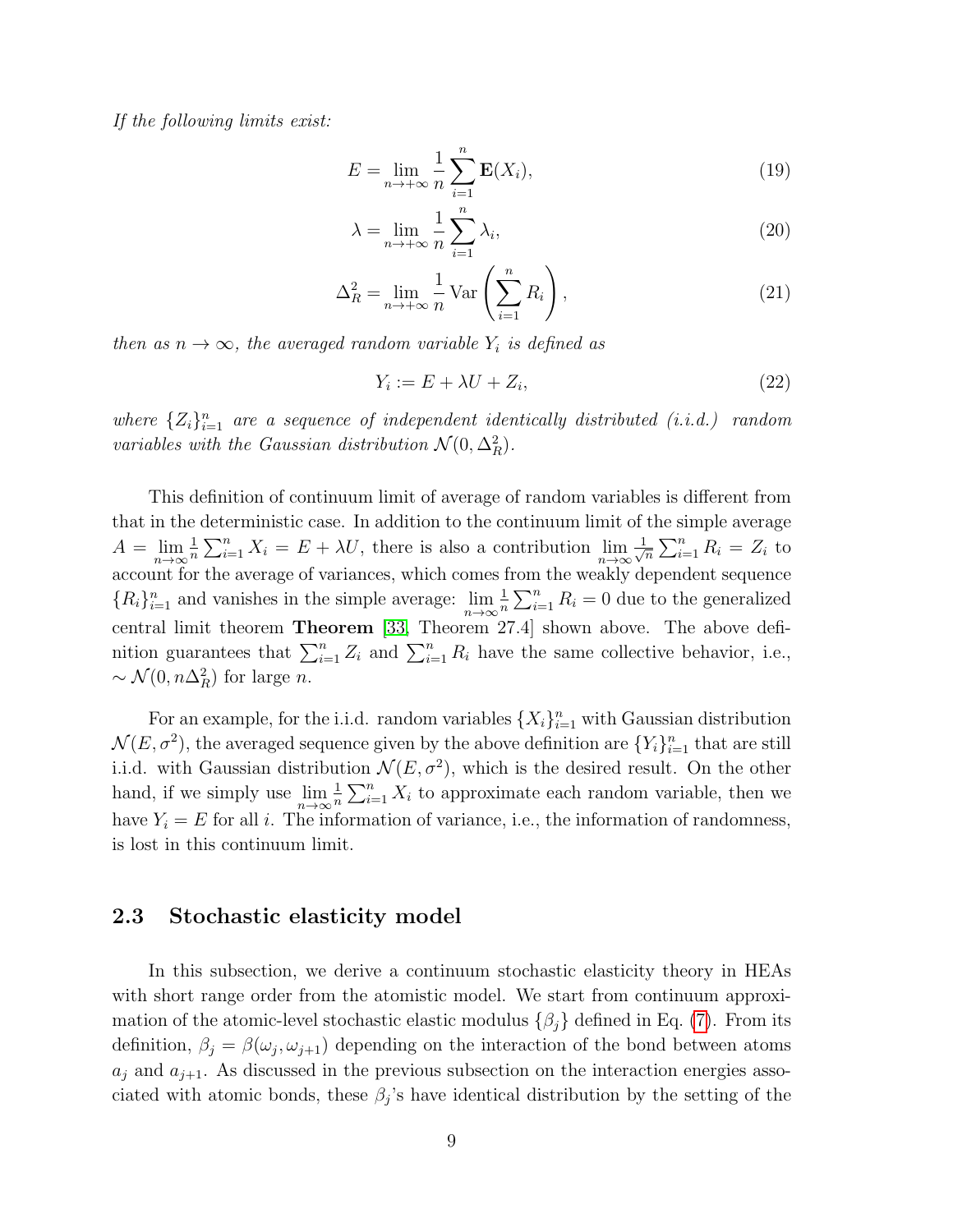system as described in the previous subsection, but they are not necessarily independent due to the existence of the short-range order. The length of range of short-range order of  $\{\beta_j\}$  is H specified in Definition [1.](#page-6-1) We also have the following two lemmas that are related to the short-range order of  $\{\beta_j\}.$ 

<span id="page-9-0"></span>**Lemma 2.** For the atomic-level stochastic elastic modulus  $\{\beta_j\}$  defined in Eqs. [\(7\)](#page-4-1) and [\(8\)](#page-4-2), we have

$$
\alpha_n \le Cn^{-5} \text{ for } n \le N_s + 1, \text{ and } \alpha_n = 0 \text{ for } n > N_s + 1,
$$
 (23)

and this means that  $\beta_j$  and  $\beta_{j+n}$  are independent if  $n > N_s + 1$ , i.e.,

$$
Cov(\beta_j, \beta_{j+n}) = 0, \quad \text{for} \quad n > N_s + 1. \tag{24}
$$

The conclusions in this lemma come directly from Assumption [1,](#page-5-0) the definition of  $\{\beta_j\}$  in Eqs. [\(7\)](#page-4-1) and [\(8\)](#page-4-2), and Lemma [1.](#page-6-2)

<span id="page-9-2"></span>Lemma 3. Suppose Assumption [1](#page-5-0) holds. Consider the average of variance:

$$
f(m) := \frac{1}{m} \operatorname{Var}\left(\sum_{j=1}^{m} \beta_j\right) = \frac{1}{m} \sum_{1 \le i, j \le m} \operatorname{Cov}(\beta_j, \beta_i). \tag{25}
$$

We have

$$
\lim_{m \to +\infty} f(m) = \Delta_e^2,\tag{26}
$$

where

<span id="page-9-1"></span>
$$
\Delta_e^2 := \sum_{j=-N_s-1}^{N_s+1} \text{Cov}(\beta_j, \beta_0). \tag{27}
$$

Furthermore, there is a constant C, such that for  $m \geq 2N_s + 3$ ,

$$
\left|f(m) - \Delta_e^2\right| \le \frac{C}{m}.\tag{28}
$$

*Proof.* For  $m \geq 2N_s + 3$ , we have

$$
|f(m) - \Delta_e^2| \le \left| \frac{1}{m} \sum_{k=N_s+2}^{m-N_s-1} \left[ \sum_{j=1}^m \text{Cov}(\beta_j, \beta_k) - \Delta_e^2 \right] \right|
$$
  
+ 
$$
\left| \frac{1}{m} \left( \sum_{k=1}^{N_s+1} + \sum_{k=m-N_s}^m \right) \left[ \sum_{j=1}^m \text{Cov}(\beta_j, \beta_k) - \Delta_e^2 \right] \right|
$$
  

$$
\le 0 + \frac{2N_s+2}{m} (v^* + \Delta_e^2)
$$
  
= 
$$
\frac{2N_s+2}{m} (v^* + \Delta_e^2),
$$
 (29)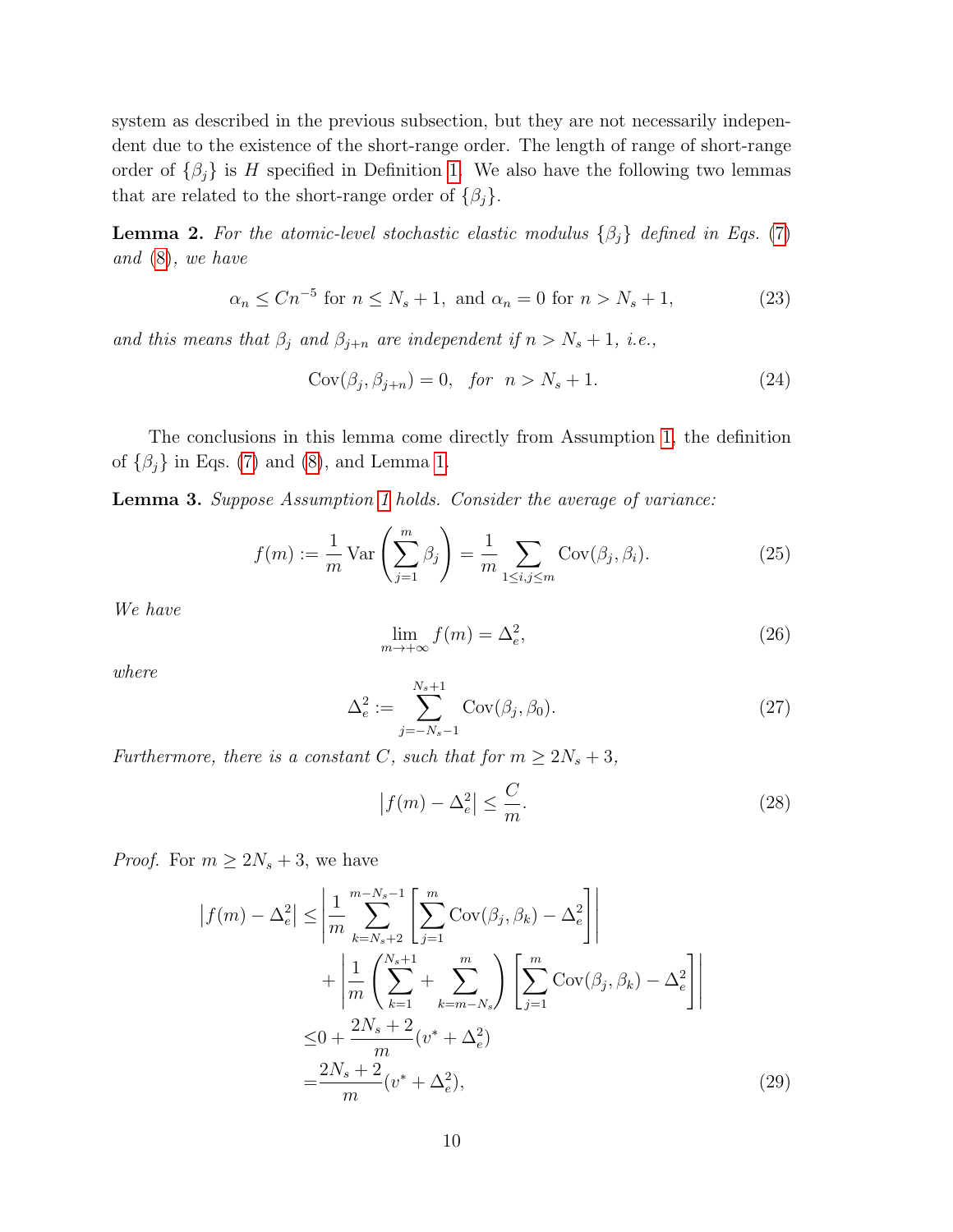where  $v^* = \sum_{j=-N_s-1}^{N_s+1} |\text{Cov}(\beta_j, \beta_0)|$ . Here in the first inequality, the summation with respect to k in  $f(m)$  is divided into three parts:  $\sum_{k=N_s+2}^{m-N_s-1}$ ,  $\sum_{k=1}^{N_s+1}$  and  $\sum_{k=m-N_s}^{m}$ . Note that  $\sum_{j=1}^m \text{Cov}(\beta_j, \beta_k) = \sum_{j=k-N_s-1}^{k+N_s+1} \text{Cov}(\beta_j, \beta_k) = \tilde{\Delta}_e^2$  in the first part. Denote  $C := (2N_s + 2)(v^* + \Delta_e^2)$ , then we have  $|f(m) - \Delta_e^2| \le C/m$  when  $m \ge 2N_s + 3$ . Hence  $\lim_{m \to +\infty} f(m) = \Delta_e^2$  holds.  $\Box$ 

Now we consider the continuum approximation of  $d\beta(x)$ . Starting from  $\beta_i$ , consider  $\{\beta_j\}$  over a cell with size H defined in Eq. [\(16\)](#page-6-0) which contains  $n_s$  atomic sites, i.e.,  $\beta_{k+i}, k = 0, 1, 2, \cdots, n_s$ . We have

<span id="page-10-0"></span>
$$
\sum_{k=0}^{n_s} (\beta_{k+i} - \beta_i) = (n_s + 1)\bar{\beta} - (n_s + 1)\beta_i + \sum_{k=0}^{n_s} (\beta_{k+i} - \mathbf{E}\beta_{k+i}),
$$
(30)

where

$$
\bar{\beta} := \mathbf{E}\beta_i. \tag{31}
$$

Note that  $\bar{\beta} = \mathbf{E}\beta_j$  for any j.

Let  $\beta(x)$  be the elastic modulus on the continuum scale. We want to use the average of  $\sum_{k=0}^{n_s} (\beta_{k+i} - \beta_i)$  to approximate  $\frac{1}{2} d\beta(x)$  over the length H. (Note that in the deterministic case,  $\sum_{k=0}^{n_s} (\beta_{k+i} - \beta_i) \approx \frac{1}{2}$  $\frac{1}{2}n_s(n_s+1)\beta'(a_i)\bar{h}$ , while  $\frac{1}{2}d\beta(x) \approx \frac{1}{2}$  $\frac{1}{2}n_s\beta'(a_i)\bar{h}$ , i.e.,  $\frac{1}{n_s+1} \sum_{k=0}^{n_s} (\beta_{k+i} - \beta_i) \approx \frac{1}{2}$  $\frac{1}{2} d\beta(x)$ .) From Eq. [\(30\)](#page-10-0), the average of  $\sum_{k=0}^{n_s} (\beta_{k+i} - \beta_i)$ equals the average of  $(n_s+1)\overline{\beta}-(n_s+1)\beta_i+\sum_{k=0}^{n_s}(\beta_{k+i}-\mathbf{E}\beta_{k+i}),$  which by Definition [2](#page-7-1) of the continuum limit of average of random variables and the decay property of the α-mixing coefficient  $\alpha_n$  of  $\{\beta_j\}$  in Lemma [2,](#page-9-0) is approximately  $\bar{\beta} - \beta_i + \mathcal{N}(0, \Delta_e^2)$ , where  $\Delta_e^2$  is defined in Eq. [\(27\)](#page-9-1). Note that the limit  $n_s \to \infty$  holds due to the condition  $H \gg h$  in Assumption [2,](#page-7-2) where  $n_s = H/h$ .

To summarize, the continuum limit of the average of  $\sum_{k=0}^{n_s} (\beta_{k+i} - \beta_i)$ , i.e.,  $\frac{1}{2} d\beta(x)$ over length  $H$  starting from site  $a_i$ , is

<span id="page-10-1"></span>
$$
\frac{1}{2} d\beta(x) \approx \bar{\beta} - \beta_i + \mathcal{N}(0, \Delta_e^2).
$$
 (32)

This averaged increment defines  $\beta_{i+\frac{n_s}{2}}$  in the continuum formulation in the middle of the supercell between locations  $a_i$  (with value  $\beta_i$ ) and  $a_{i+n_s}$  (with value  $\beta_{i+n_s}$ ). That is, in the continuum model, the values of  $\beta_{i+jn_s}$ , for integer j, are inherited directly from the atomistic model, and the values of  $\beta_{i+(j+\frac{1}{2})n_s}$  are defined through the averaged increment within a supercell in the atomistic model as given in Eq. [\(32\)](#page-10-1); see an illustration of the values defined in the continuum model in Fig. [3.](#page-11-0) The averaged increment  $\frac{1}{2} d\beta$  obtained in Eq. [\(32\)](#page-10-1) serves as a link from atomistic model to continuum model that passes the atomic level short-range order to the continuum model.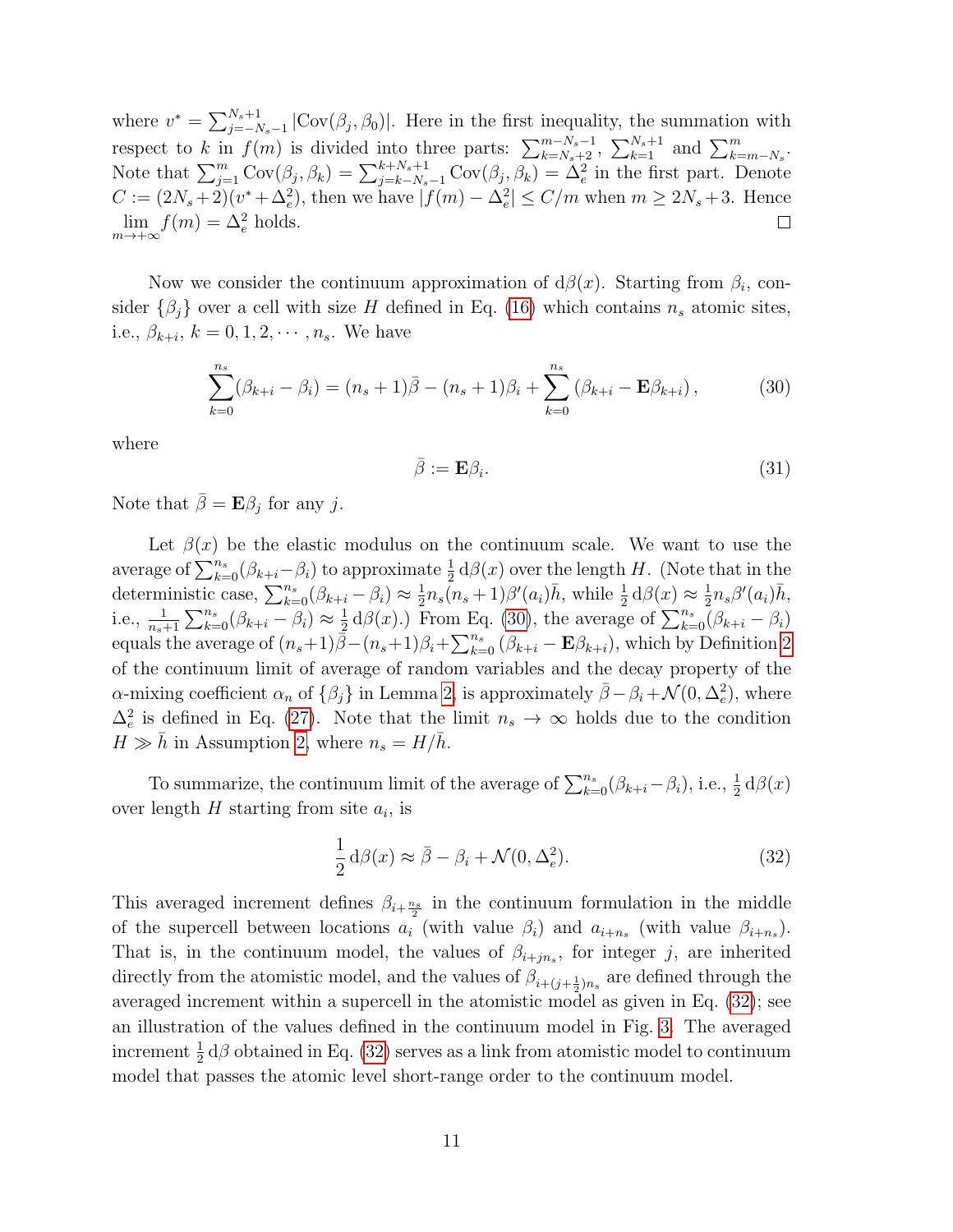

<span id="page-11-0"></span>Figure 3: Illustration of the values of  $\beta(x)$  defined in the continuum model. In the continuum model, the values of  $\beta_{i+jn_s}$ , for integer j, are inherited directly from the atomistic model; and the values of  $\beta_{i+(j+\frac{1}{2})n_s}$  are defined through the averaged increment within a supercell in the atomistic model as given in Eq. [\(32\)](#page-10-1), through which the atomic level short-range order is passed to the continuum model.

Since we are approximating  $d\beta$  over the length of H scale, setting  $dx = H$  and  $dB_x = B_{x+H} - B_x$ , where  $B_x$  is the Brownian motion, we have the approximation at  $x = a_i$ :

<span id="page-11-1"></span>
$$
\frac{1}{2} d\beta(x) = \frac{\bar{\beta} - \beta(x)}{H} dx + \frac{\Delta_e}{\sqrt{H}} dB_x.
$$
\n(33)

This is the Ornstein–Uhlenbeck (OU) process [\[29,](#page-25-10) [30,](#page-25-11) [31,](#page-25-12) [32\]](#page-25-13). The OU process has been employed phenomenologically in Ref. [\[17\]](#page-24-9) to model the short-range order in HEAs, and here we provide a rigorous derivation from stochastic atomistic model with parameters directly from the atomistic model.

The continuum model in Eq. [\(33\)](#page-11-1) was obtained based on the approximation of  $d\beta(x)$  over a supercell with size H, which is defined in Eq. [\(16\)](#page-6-0). This continuum formulation strongly depends on  $H$ , and here we discuss more on why this length is appropriate for the continuum approximation of  $d\beta(x)$ . First, since we want to have a well-defined continuum limit, the length  $H_\beta$  over which  $d\beta(x)$  is obtained has to be no less than H, so that the variance  $\Delta_e^2$  defined in [\(27\)](#page-9-1) does not change when  $H_\beta$  is further increased. Moreover, on the continuum level,  $\beta(x)$  satisfies Eq. [\(33\)](#page-11-1), which is an OU process whose correlation length is  $H/2$  (given in Eq. [\(37\)](#page-12-0) below). This correlation length in the continuum model agrees with that in the atomistic model. On the other hand, if  $d\beta(x)$  is approximated by the average over a length  $H_{\beta} > H$ , we will have parameter  $H_\beta$  instead of H in the continuum model in Eq. [\(33\)](#page-11-1), and as a result, the correlation length in the continuum model will be  $H_\beta/2$ , which is strictly greater than the correlation length  $H/2$  in the atomistic model. Therefore, H is the appropriate length for the continuum approximation of  $d\beta(x)$  from atomistic model.

From Eq. [\(33\)](#page-11-1) and the solution formula of the OU process [\[29,](#page-25-10) [30,](#page-25-11) [31,](#page-25-12) [32\]](#page-25-13), the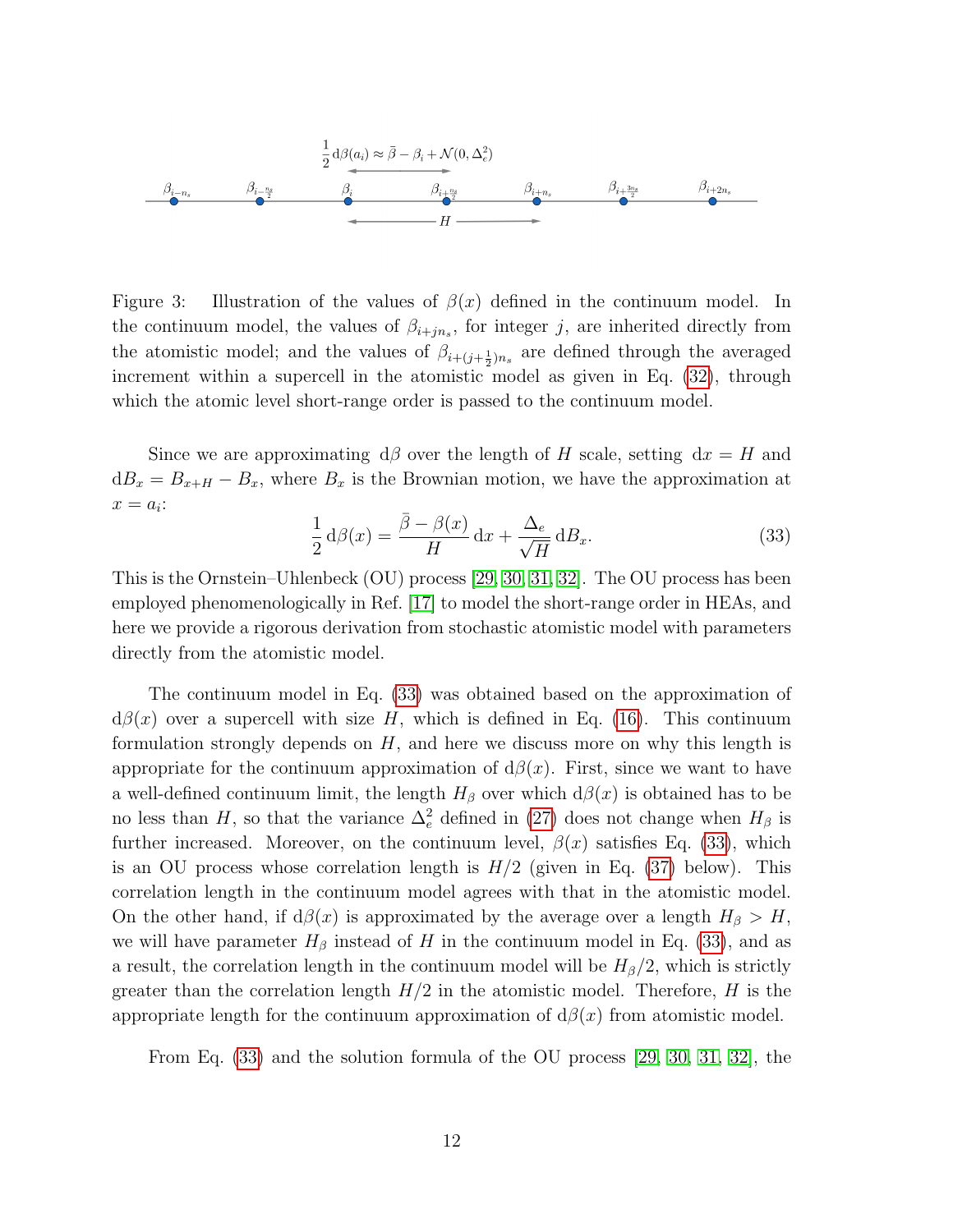stochastic elastic modulus  $\beta(x)$  is

<span id="page-12-2"></span>
$$
\beta(x) = \bar{\beta} + \Delta_e Y_x,\tag{34}
$$

where  ${Y_x}_{x \in \mathbb{R}}$  is an OU process:

<span id="page-12-4"></span>
$$
Y_x = \int_{-\infty}^x \frac{2}{\sqrt{H}} e^{\frac{2}{H}(s-x)} \, \mathrm{d}B_s. \tag{35}
$$

For each point x,  $\beta(x)$  is a Gaussian:

<span id="page-12-3"></span>
$$
\beta(x) \sim \mathcal{N}\left(\bar{\beta}, \Delta_e^2\right),\tag{36}
$$

and the correlation of  $\beta(x)$  at two points  $x_1$  and  $x_2$  is

<span id="page-12-0"></span>
$$
Cov(\beta(x_1), \beta(x_2)) = \Delta_e^2 e^{-\frac{2|x_1 - x_2|}{H}}.
$$
\n(37)

Therefore,  $\Delta_e$  indicates the amplitude of randomness at each lattice site, and  $H/2$  is the correlation length. These agree with the definitions of  $\Delta_e^2$  in [\(27\)](#page-9-1) (which is the average of variances at  $n_s$  lattice sites) and H in [\(16\)](#page-6-0) in the atomistic model.

With this continuum stochastic elastic modulus, the stochastic elastic energy  $E_{\text{elas}}$ satisfies

<span id="page-12-1"></span>
$$
dE_{\text{elas}} = \frac{1}{2}\beta(x)\left(\frac{du}{dx}\right)^2 dx.
$$
 (38)

When the range of the short-range order, i.e., the correlation length,  $H \to +\infty$ , by Eq. [\(37\)](#page-12-0),  $\mathbf{E}([\beta(x_1) - \beta(x_2)]^2) = 2\Delta_e^2 \left(1 - e^{-\frac{2|x_1 - x_2|}{H}}\right) \to 0$  for any  $x_1$  and  $x_2$ , which is the case of uniform randomness. When  $H \to 0$ , by Eq. [\(37\)](#page-12-0), Cov( $\beta(x_1), \beta(x_2)$ )  $\to 0$ for  $x_1 \neq x_2$ , which means that  $\beta(x_1)$  and  $\beta(x_2)$  are independent for any  $x_1 \neq x_2$ . Especially, in the regime of  $H \to 0$  with  $\beta(x_1)$  and  $\beta(x_2)$  being independent for different lattice sites  $x_1 \neq x_2$ , the right-hand side of Eq. [\(33\)](#page-11-1) dominates, and Eq. (33) becomes  $\beta(x) dx = \bar{\beta} dx + \Delta_e \sqrt{\bar{h}} dB_x$ , where  $\bar{h}$  is the average lattice constant which is the smallest distance between atomic sites. In this independent case, we have

<span id="page-12-5"></span>
$$
dE_{\text{elas}} = \frac{1}{2} \left( \frac{du}{dx} \right)^2 \left( \bar{\beta} \, dx + \Delta_e \sqrt{\bar{h}} \, dB_x \right). \tag{39}
$$

This agrees with the energy formulation derived in Ref. [\[27\]](#page-25-8) ((5.14) there) under the assumption of independent randomness, i.e., without short-range order.

In the continuum formulation of the elastic energy  $E_{\text{elas}}$  given in Eq. [\(38\)](#page-12-1), both the elastic modulus  $\beta(x)$  and the displacement gradient  $\frac{du}{dx}$  contain the effect of ran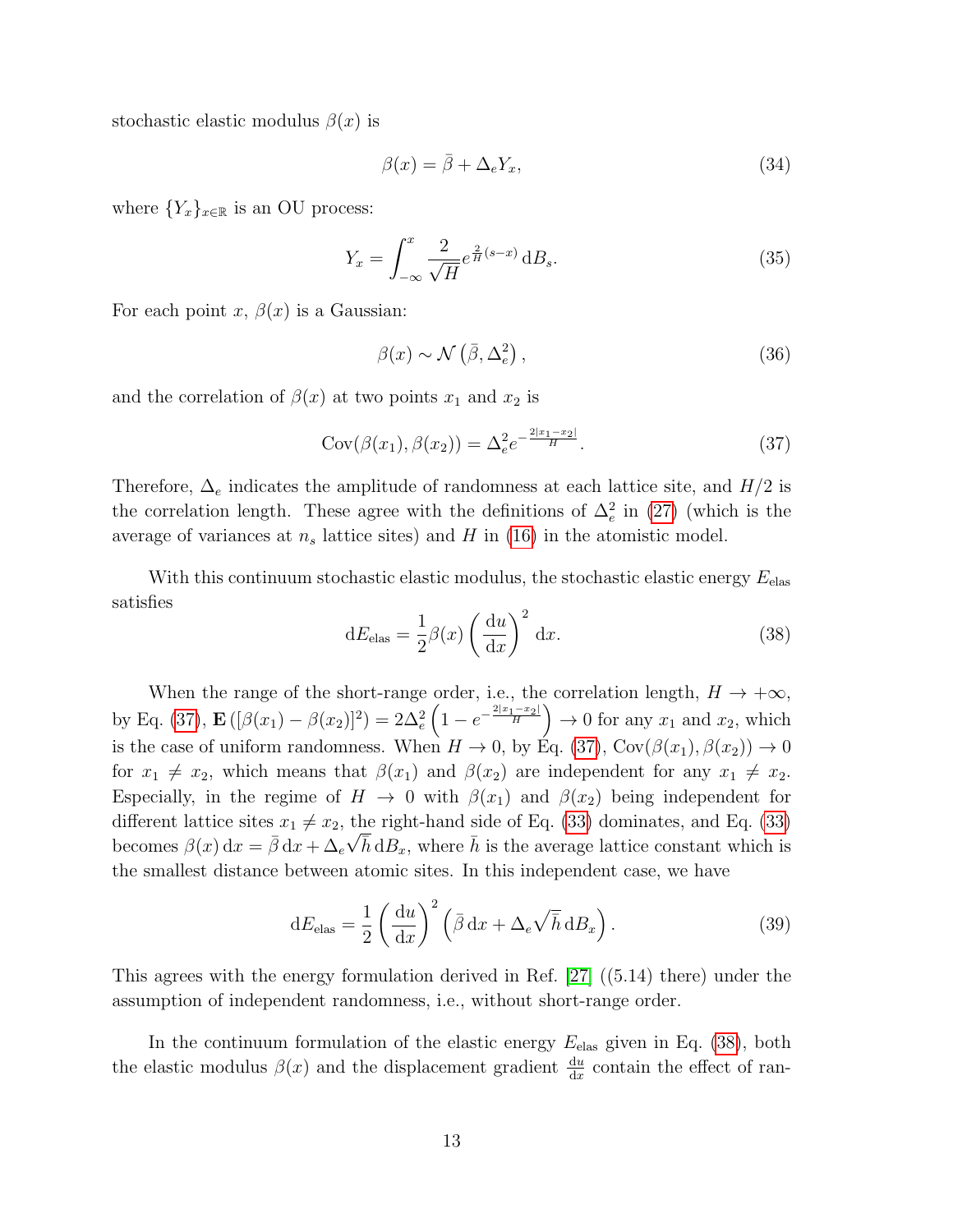domness. When the effect of randomness is small, we have

$$
E_{\text{elas}} = \int_{\mathbb{R}} \frac{1}{2} \beta(x) \left(\frac{du}{dx}\right)^2 dx
$$
  
= 
$$
\int_{\mathbb{R}} \frac{1}{2} (\bar{\beta} + \delta \beta(x)) \left(\frac{d\bar{u}}{dx} + \frac{d\delta u}{dx}\right)^2 dx
$$
  

$$
\approx \int_{\mathbb{R}} \frac{1}{2} \bar{\beta} \left(\frac{d\bar{u}}{dx}\right)^2 dx + \int_{\mathbb{R}} \bar{\beta} \frac{d\bar{u}}{dx} \frac{d\delta u}{dx} dx + \int_{\mathbb{R}} \frac{1}{2} \delta \beta(x) \left(\frac{d\bar{u}}{dx}\right)^2 dx, \qquad (40)
$$

where  $\bar{u}(x) = \mathbf{E}u(x)$ . Here the first term is the  $O(1)$  elastic energy, the second term is the leading order perturbation due to the randomness in displacement (i.e., randomness in lattice constant), and the third term is leading order perturbation due to the randomness effect in elastic modulus.

## 3 Stochastic Continuum Model for Dislocations in HEAs with Short-range Order

In this section, we consider derivation of continuum model for defects in HEAs with short-range order. We focus on dislocations that are line defects in crystalline materials [\[36\]](#page-26-3).

### <span id="page-13-0"></span>3.1 Review of classical Peierls–Nabarro model for dislocations

The Peierls-Nabarro models [\[25,](#page-25-6) [26,](#page-25-7) [37,](#page-26-4) [36,](#page-26-3) [38\]](#page-26-5) are continuum models for dislocations that incorporate the atomistic structure. In the classical Peierls–Nabarro model for a dislocation in a crystal with a single type atoms, the slip plane of the dislocation separates the entire system into two continuums described by linear elasticity theory, and the interaction across the slip plane is modeled by a nonlinear potential (the  $\gamma$ -surface) that comes from the atomic interaction [\[37\]](#page-26-4). This continuum description enables nonlinear interaction within the dislocation core where the atomic structure is heavily distorted. In the Peierls-Nabarro model for the two-layer system, each layer is a continuum governed by linear elasticity, and there is a nonlinear interaction between the two layers; see Fig. [4\(](#page-14-0)b) for an illustration of the atomic structure.

Consider an edge dislocation in a bilayer system as illustrated in Fig. [4\(](#page-14-0)b). The Burger vector of the dislocation is  $\mathbf{b} = (h, 0)$ . The displacements in the x direction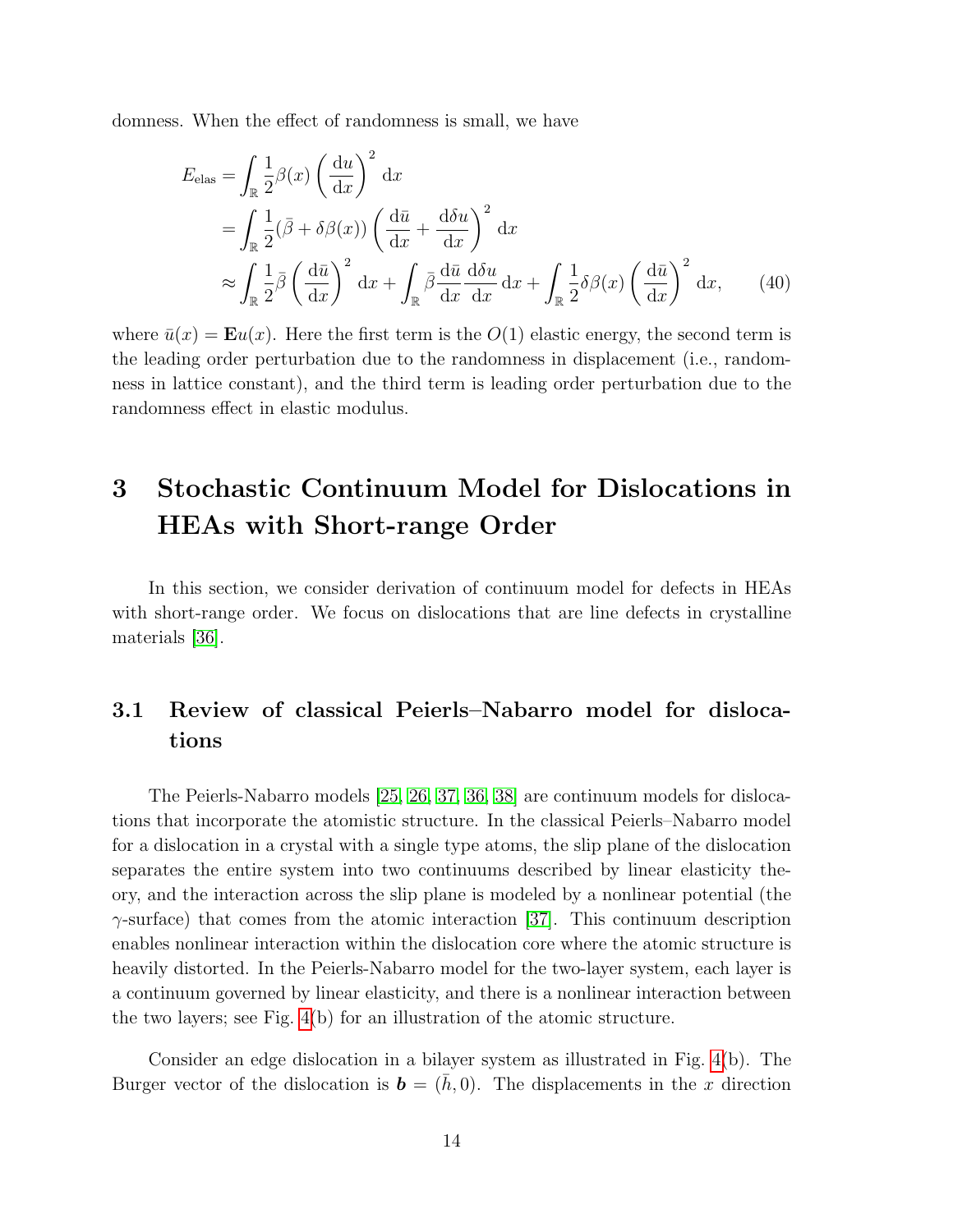(along the layer) of the top and bottom layers are  $u^+(x)$  and  $u^-(x)$ , respectively. The disregistry (relative displacement) between the two layers is

$$
\phi(x) := u^+(x) - u^-(x). \tag{41}
$$

For this edge dislocation,  $\phi(x)$  satisfies the boundary condition

$$
\lim_{x \to -\infty} \phi(x) = 0, \quad \lim_{x \to +\infty} \phi(x) = \bar{h}, \tag{42}
$$

where  $\bar{h}$  is the lattice constant; see Fig. [4\(](#page-14-0)a).



<span id="page-14-0"></span>Figure 4: An edge dislocation in a bilayer system. (a) Peierls-Nabarro model: Schematic illustration of disregistry  $\phi(x)$ . The sharp transition region is the core of the dislocation. (b) Atomistic model: Schematic illustration of locations of atoms associated with this edge dislocation. The perfect lattice is a triangular lattice. The notation ⊥ shows location of the dislocation.

In the Peierls-Nabarro model, the total energy is written as the sum of the elastic energy and the misfit energy. The elastic energy is the energy in the two continuums separated by the slip plane, and here in the bilayer system it is the intra-layer elastic energy. The misfit energy in the bilayer system is the inter-layer energy, whose density is the  $\gamma$ -surface depending on the disregistry  $\phi$  [\[37\]](#page-26-4), denoted by  $\bar{\gamma}(\phi)$ . Under the assumption that  $u^+(x) = -u^-(x)$ , the elastic energy density can also be written based on  $\phi$ . That is,

<span id="page-14-2"></span><span id="page-14-1"></span>
$$
E_{\rm PN} = E_{\rm elas}[\phi] + E_{\rm mis}[\phi],\tag{43}
$$

$$
E_{\text{elas}}[\phi] = \int_{\mathbb{R}} \frac{1}{4} \bar{\beta} \left(\frac{\mathrm{d}\phi}{\mathrm{d}x}\right)^2 \mathrm{d}x,\tag{44}
$$

$$
E_{\rm mis}[\phi] = \int_{\mathbb{R}} \bar{\gamma}(\phi) \, \mathrm{d}x. \tag{45}
$$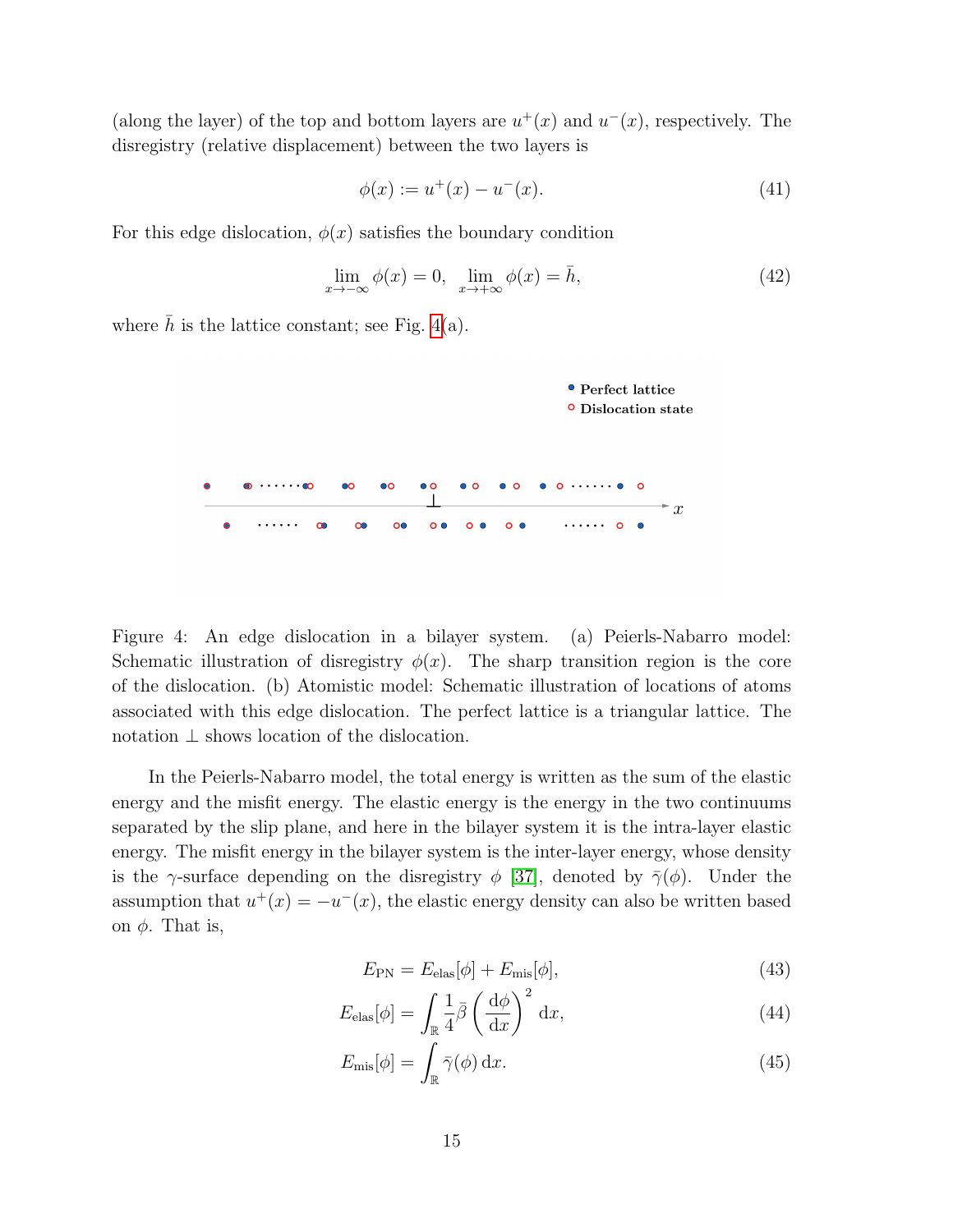Here  $E_{\rm PN}$  is the total energy in the classical Peierls-Nabarro model,  $E_{\rm elas}[\phi]$  and  $E_{\rm mis}[\phi]$ are the elastic energy and misfit energy, respectively, and  $\bar{\beta}$  is the elastic constant. The γ-surface  $\bar{\gamma}(\phi)$  can be calculated from the atomistic model as the energy increment when the perfect lattice system has a uniform shift  $\phi$  between the two layers [\[37\]](#page-26-4).

Note that a rigorous derivation from atomistic model to the classical Peierls-Nabarro model for the dislocation in a bilayer system with the same type of atoms has been presented in Ref. [\[39\]](#page-26-6).

## <span id="page-15-0"></span>3.2 Atomistic model of bilayer system of HEA with an edge dislocation

The atomic structure of a perfect bilayer HEA is shown in Fig. [5\(](#page-16-0)a). Similarly to the single layer HEA discussed in Sec. [2.1,](#page-3-3) we denote  $j$ -th atom at upper (or bottom) layer as  $a_i^+$  $j^+$  (or  $a_j^$  $j$ ) and the random variable to describe the element at  $a_j^+$  $j^+$  (or  $a_j^ \binom{-}{j}$ as  $\omega_i^+$  $j^+$  (or  $\omega_j^$  $j$ ). Each random variable  $\omega_j^+$  $j^+$  or  $\omega_j^-$  has the distribution in Eq. [\(2\)](#page-3-1). The averaged locations of atoms of the bilayer system form a triangular lattice.

We consider the pairwise potential with nearest neighbor interaction. For the upper layer, the random lattice constant  $h(\omega_i^+)$  $j^+,\omega^+_{j+1}$  due to the intra-layer interaction is denoted as  $h_i^+$ <sup>+</sup>, and similarly  $h(\omega_j^-)$  $j^{-}, \omega_{j+1}^{-}$ ) as  $h_j^{-}$  $\overline{j}$  in the lower layer. The distance between neighboring inter-layer atoms is  $h(\omega_i^+$  $j^+,\omega_j^-$  or  $h(\omega_j^+)$  $j^+,\omega_{j-1}^-$ ). Following Sec. [2.1,](#page-3-3) the potential for the intra-layer atomic interaction is  $V(h_j^{\pm} + u_{j+1}^{\pm} - u_j^{\pm})$  $_j^{\pm}, \omega_j^{\pm}, \omega_{j+1}^{\pm}$ ), and the inter-layer atomic interaction is denoted as  $U(h(\omega_i^+))$  $\left(\dot{\vec{y}}^{\,+},\dot{\vec{\omega}}^{\,-}_j),\dot{\vec{\omega}}^{\,+}_j,\vec{\omega}^{\,-}_j\right)$  or  $\dot{U}\left(h(\vec{\omega}^{\,+}_j)$  $j^+, \omega_{j-1}^-, \omega_j^+, \omega_{j-1}^-).$ We assume that  $\mathbf{E}(h_i^+$  $j^+$ ) =  $\mathbf{E}(h_j^-)$  $j^{\text{-}}$ ) =  $\textbf{E}(h(\omega_j^+))$  $(\sigma_j^+,\omega_j^-)) = \mathbf{E}(h(\omega_j^+)$  $(\vec{y}, \vec{\omega}_{j-1})$  =  $\bar{h}$ . Note that the inter-layer interaction potential and the average inter-atomic distance across the two layers may be different from those within each layer, and this does not lead to essential difference in the derivation of the continuum model.

We consider an edge dislocation with Burgers vector  $\mathbf{b} = (h, 0)$  in bilayer HEA as shown in Fig. [5\(](#page-16-0)b). The displacement field at the lattice sites  $\{a_i^+\}$  $j^+, a_j^- \}_{j \in \mathbb{Z}}$  is  $\{u_i^+\}$  $_j^+, u_j^- \}_{j \in \mathbb{Z}}$ , which satisfies

$$
\lim_{j \to -\infty} u_j^+ - u_j^- = 0, \quad \lim_{j \to +\infty} u_j^+ - u_j^- = \bar{h}.
$$
\n(46)

In this paper, we focus on the models for HEAs with short-range order. Similarly to the α-mixing coefficients and Assumption [1](#page-5-0) for a single layer HEA in Sec. [2.2,](#page-5-2) we first generalize the definition of  $\alpha$ -mixing coefficients to two dimensions based on the bilayer HEAs, and then assume a rapidly decaying property of it.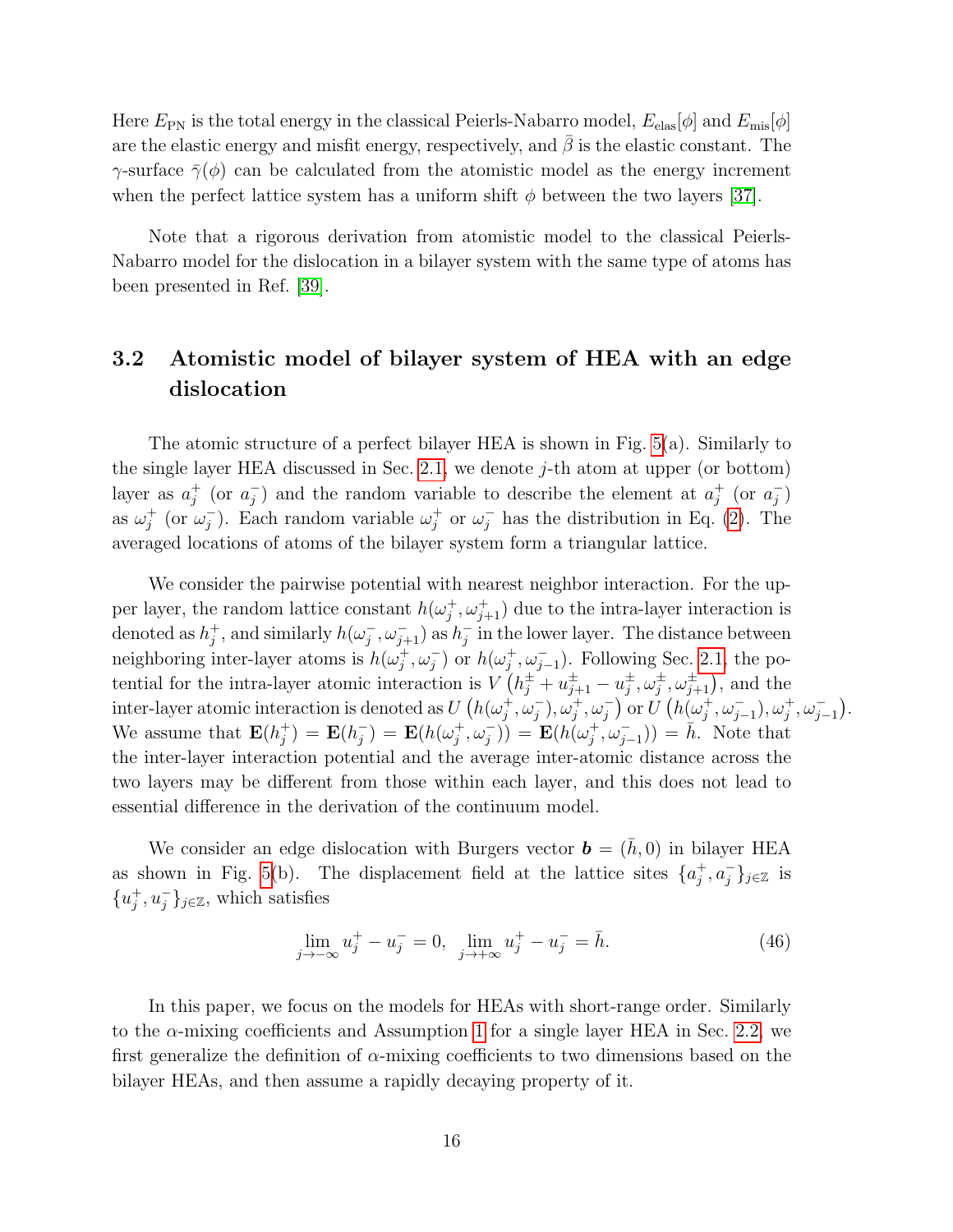

<span id="page-16-0"></span>Figure 5: Atomistic model for a bilayer HEA. (a) Perfect bilayer HEA and a supercell of size  $H = (2N_s + 2)h$ . (b) Bilayer HEA with an edge dislocation. The notation ⊥ shows location of the dislocation.

Definition 3. Denote

$$
\mathbb{B} := {\omega_j^+}_{j \in \mathbb{Z}} \cup {\omega_j^-}_{j \in \mathbb{Z}}, \tag{47}
$$

and define a dimensionless distance in  $\mathbb B$  based on the atomic distance of  $\{a_i^{\pm}\}$  $_{j}^{\pm}\}_{j\in\mathbb{Z}}$  :

$$
\begin{cases}\nB(\omega_j^{\pm}, \omega_{j+n}^{\pm}) = |n|, \\
B(\omega_j^-, \omega_{j+n}^{\pm}) = \sqrt{(n + \frac{1}{2})^2 + \frac{3}{4}}, \\
B(\omega_j^+, \omega_{j+n}^-) = \sqrt{(n - \frac{1}{2})^2 + \frac{3}{4}},\n\end{cases} (48)
$$

for all  $n \in \mathbb{Z}$ . (Note that here the last two formulas are based on a triangle lattice in the bilayer system, and for other lattices them may be slightly different.) For any  $S_1, S_2 \subset \mathbb{B}$ , we define

$$
B(S_1, S_2) = \inf_{\omega_1 \in S_1, \omega_2 \in S_2} B(\omega_1, \omega_2).
$$
 (49)

Then for any  $s > 0$ , the  $\alpha$ -mixing-type coefficients  $\{\alpha_s\}_{s>0}$  of  $\mathbb B$  is defined as:

$$
\alpha_s := \sup \{|P(A \cap B) - P(A)P(B)| : \forall A \in \sigma(S_1), B \in \sigma(S_2), S_1, S_2 \in \mathbb{B}, B(S_1, S_2) \le s\}.
$$
\n(50)

<span id="page-16-1"></span>Assumption 3. There is a constant number  $N_s$  and a constant  $C_s$ , such that the  $\alpha$ -mixing coefficients  $\{\alpha_s\}_{s>0}$  of  $\mathbb B$  in the bilayer HEA satisfy

$$
\alpha_s \leq Cs^{-5} \text{ for } s \leq N_s, \text{ and } \alpha_s = 0 \text{ for } s > N_s. \tag{51}
$$

This means that  $\omega_1$  and  $\omega_2$  are independent if the distance  $B(\omega_1, \omega_2) > N_s$ .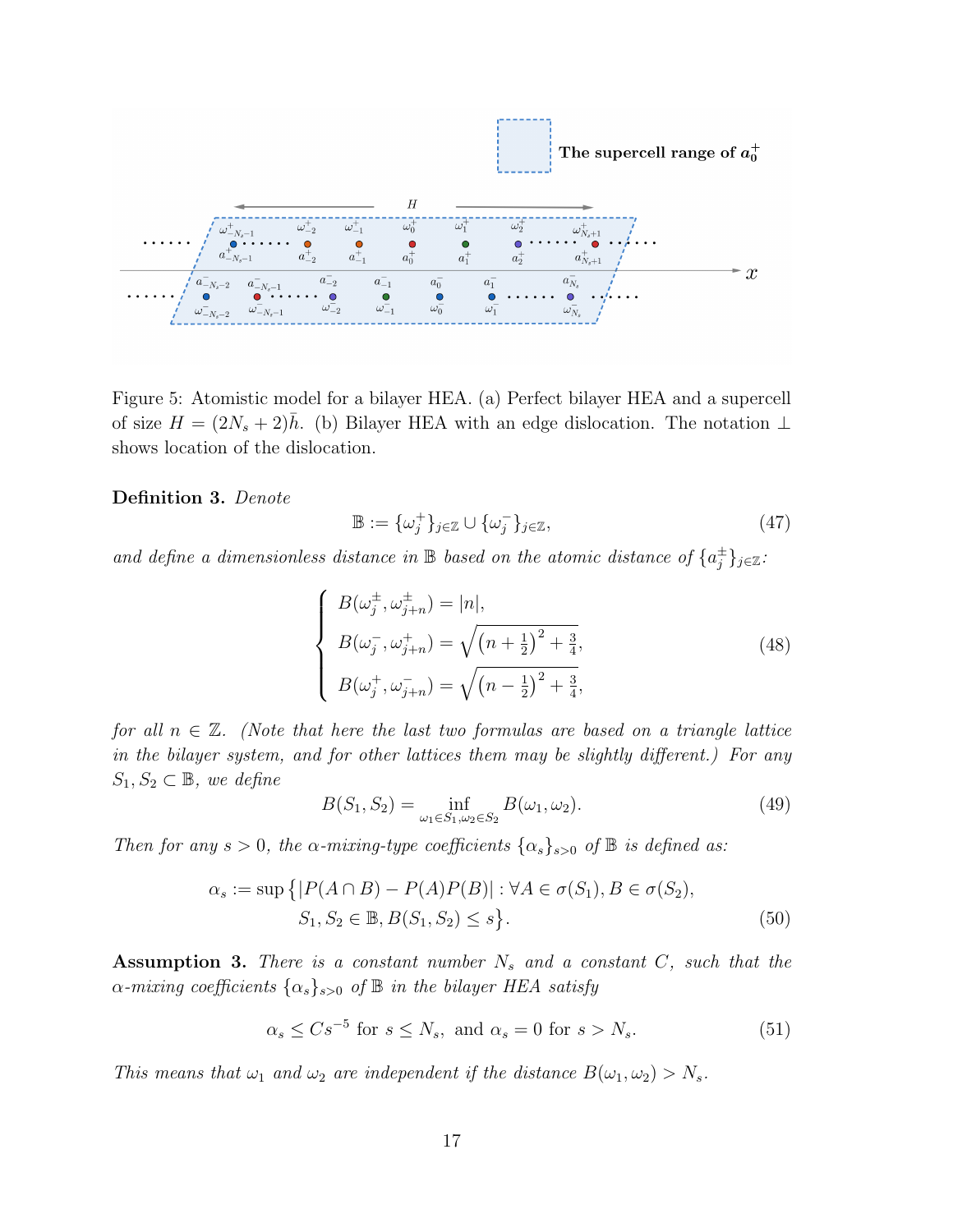Under this assumption, each atom is only correlated with its  $N_s$  nearest neighbors on each side in its own layer and in the other layer. Assumption [1](#page-5-0) holds within each layer. Hence we can still use the length of range of short-range order  $H = (2N_s + 2)h$  in Eq. [\(16\)](#page-6-0) of Definition [1](#page-6-1) for the bilayer HEA (illustrated in Fig. [5\(](#page-16-0)a)), and accordingly, we also have Assumption [2](#page-7-2) for the bilayer HEA.

#### 3.3 Derivation of stochastic Peierls–Nabarro model

Now we derive a continuum stochastic model for a dislocation in the HEA with short range order, based on the framework of the classical Peierls-Nabarro model reviewed in Sec. [3.1,](#page-13-0) and from the atomistic model with Assumption [3](#page-16-1) in Sec. [3.2](#page-15-0) and Assumption [2](#page-7-2) in Sec. [2.2.](#page-5-2)

In the stochastic Peierls-Nabarro model, the total energy of a dislocation in the bilayer HEA consists of the elastic energy for the intra-layer interaction and the misfit energy for the inter-layer interaction, similar to the total energy in the classical Peierls-Nabarro model given in Eqs.  $(43)$ – $(45)$  and with stochastic energy densities. As in the classical Peierls-Nabarro model, these energies are expressed in terms of the disregistry between the two layers  $\phi(x) = u^+(x) - u^-(x)$ , where  $u^+(x)$  and  $u^-(x)$  are displacements in the upper and lower layers, respectively. We will keep leading order stochastic effects in the elastic energy and misfit energy.

The continuum model for the stochastic elastic energy in each layer has been obtained in Sec. [2.3,](#page-8-0) which is

$$
dE_{\text{elas}}^{\pm} = \frac{1}{2}\beta(x)\left(\frac{du^{\pm}}{dx}\right)^2 dx, \tag{52}
$$

where the superscript "+" or "−" indicates the quantities in the upper or lower layer, and the stochastic elastic constant  $\beta(x)$  is the OU process governed by Eq. [\(33\)](#page-11-1) with expression in Eq. [\(34\)](#page-12-2), which has the properties [\(36\)](#page-12-3) and [\(37\)](#page-12-0). In the classical Peierls– Nabarro model, it is assumed that  $u^+(x) = u^-(x)$ , and accordingly,  $u^+(x) = -u^-(x) =$ 1  $\frac{1}{2}\phi(x)$ . With this condition, the total stochastic elastic energy  $E_{\text{elas}} = E_{\text{elas}}^+ + E_{\text{elas}}^-$  can be written as

<span id="page-17-0"></span>
$$
dE_{\text{elas}} = \frac{1}{4}\beta(x)\left(\frac{d\phi}{dx}\right)^2 dx.
$$
 (53)

Now consider the stochastic misfit energy. Following the definition [\[37\]](#page-26-4), the misfit energy density, i.e., the  $\gamma$ -surface  $\gamma(\phi)$ , is calculated from the atomistic model as the energy density increment when the perfect lattice system has a uniform shift  $\phi$  between the two layers. Convergence from atomistic model to the  $\gamma$ -surface for dislocations in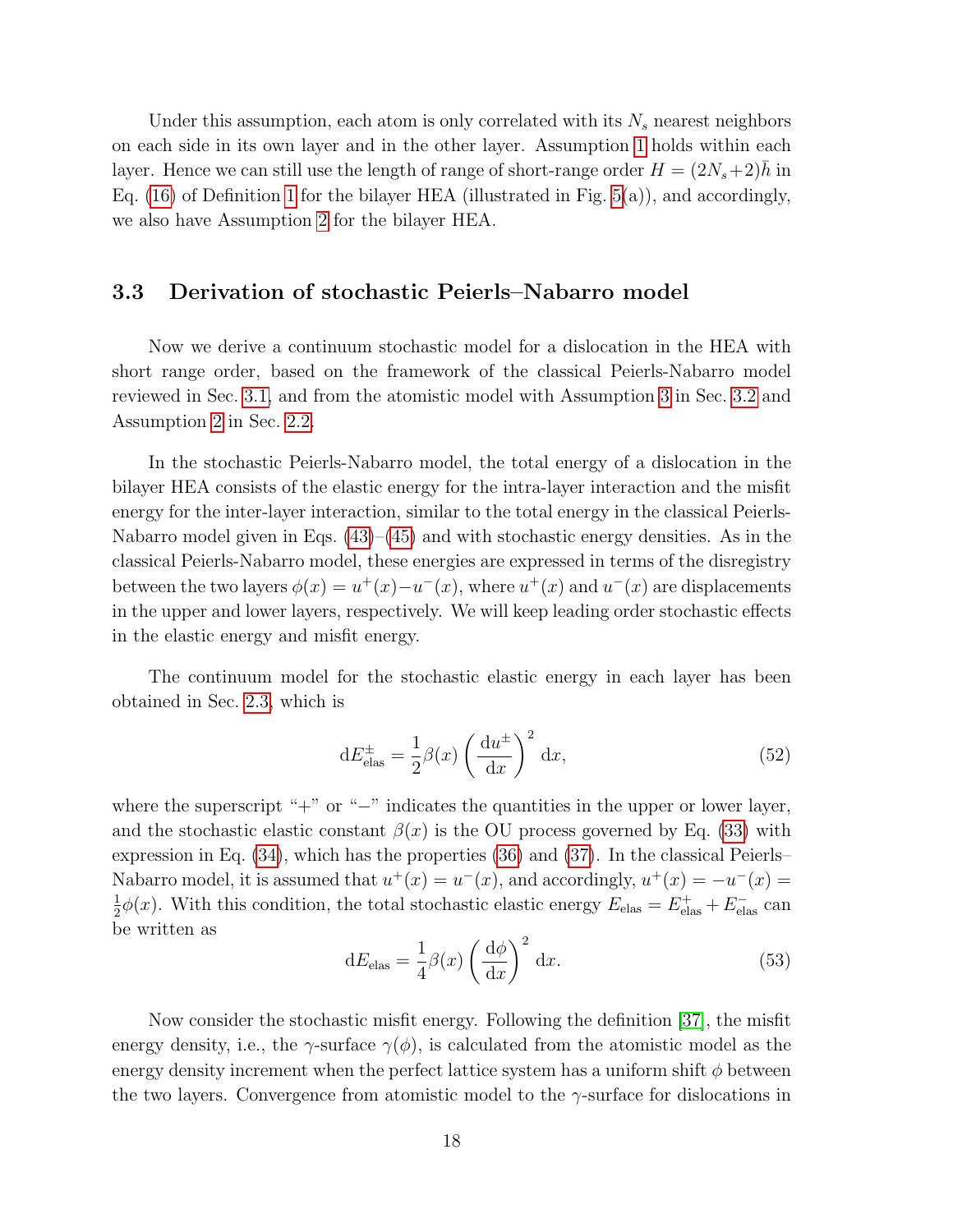a system with same type of atoms (i.e., the deterministic case) has been rigourously proved in Ref. [\[39\]](#page-26-6). In the bilayer HEA, when the average lattice is a triangular one with lattice constant  $\bar{h}$ , the energy density increment near atom  $a_i^+$  $_j^+$  is

$$
\gamma_j(\phi) := \gamma \left( \phi, \omega_j^+, \omega_{j-1}^-, \omega_j^- \right) = \frac{1}{\bar{h}} \left[ V(h_{\phi}(\omega_j^+, \omega_{j-1}^-), \omega_j^+, \omega_{j-1}^-) - V(h(\omega_j^+, \omega_{j-1}^-), \omega_j^+, \omega_{j-1}^-) \right. \\ \left. + V(h_{\phi}(\omega_j^+, \omega_j^-), \omega_j^+, \omega_j^-) - V(h(\omega_j^+, \omega_j^-), \omega_j^+, \omega_j^-) \right], \tag{54}
$$

where  $h_{\phi}(\omega_i^+$  $j^+,\omega_j^-$  is the distance between the two atoms  $a_j^+$  $j^+$  and  $a_j^ \overline{j}$  on the two layers after a uniform shift of  $\phi$  between the two layers, and same for  $h_{\phi}(\omega_i^+)$  $j^+, \omega_{j-1}^-$ ). That is, when the vector between the two atoms is  $(h_1, h_2)$  with  $\sqrt{h_1^2 + h_2^2} = h$ , then  $h_{\phi} =$  $\sqrt{(h_1 + \phi)^2 + h_2^2}$ .

Let  $\gamma(x, \phi)$  be the stochastic  $\gamma$ -surface in the continuum model. That is, for the misfit energy, we have

<span id="page-18-0"></span>
$$
dE_{\rm mis} = \gamma(x, \phi) dx.
$$
 (55)

We obtain  $\gamma(x, \phi)$  from the atomistic model similarly to the derivation of the stochastic elastic modulus  $\beta(x)$  in Sec. [2.3,](#page-8-0) by averaging  $\gamma$  and  $d\gamma$  over the top layer within the supercell with size  $H$ . (Note that averaging over the bottom layer will give the same results.)

As in Lemmas [2](#page-9-0) and [3,](#page-9-2) here following Assumption [3](#page-16-1) for the bilayer HEA, we have that for the atomic-level  $\gamma$  surface  $\{\gamma_j(\phi) = \gamma \left(\phi, \omega_j^+, \omega_{j-1}^-, \omega_j^-\right)\}\$  defined in Eq. [\(54\)](#page-18-0), its  $\alpha$ -mixing coefficients satisfy

$$
\alpha_n \le Cn^{-5} \text{ for } n \le N_s + 1, \text{ and } \alpha_n = 0 \text{ for } n > N_s + 1,
$$
 (56)

and this means that  $\gamma_j(\phi)$  and  $\gamma_{j+n}(\phi)$  are independent if  $n > N_s + 1$ , i.e.,

$$
Cov(\gamma_j, \gamma_{j+n}) = 0 \text{ for } n > N_s + 1 \text{ and any } \phi.
$$
 (57)

Moreover, we have

$$
\lim_{m \to +\infty} f_{\gamma}(m,\phi) = \Delta_{\gamma}^{2}(\phi),\tag{58}
$$

where

$$
f_{\gamma}(m,\phi) := \frac{1}{m} \operatorname{Var}\left(\sum_{j=1}^{m} \gamma_j(\phi)\right) = \frac{1}{m} \sum_{1 \le i,j \le m} \operatorname{Cov}(\gamma_j(\phi), \gamma_i(\phi)),\tag{59}
$$

$$
\Delta_{\gamma}^{2}(\phi) := \sum_{j=-N_{s}-1}^{N_{s}+1} \text{Cov}(\gamma_{j}(\phi), \gamma_{0}(\phi)).
$$
\n(60)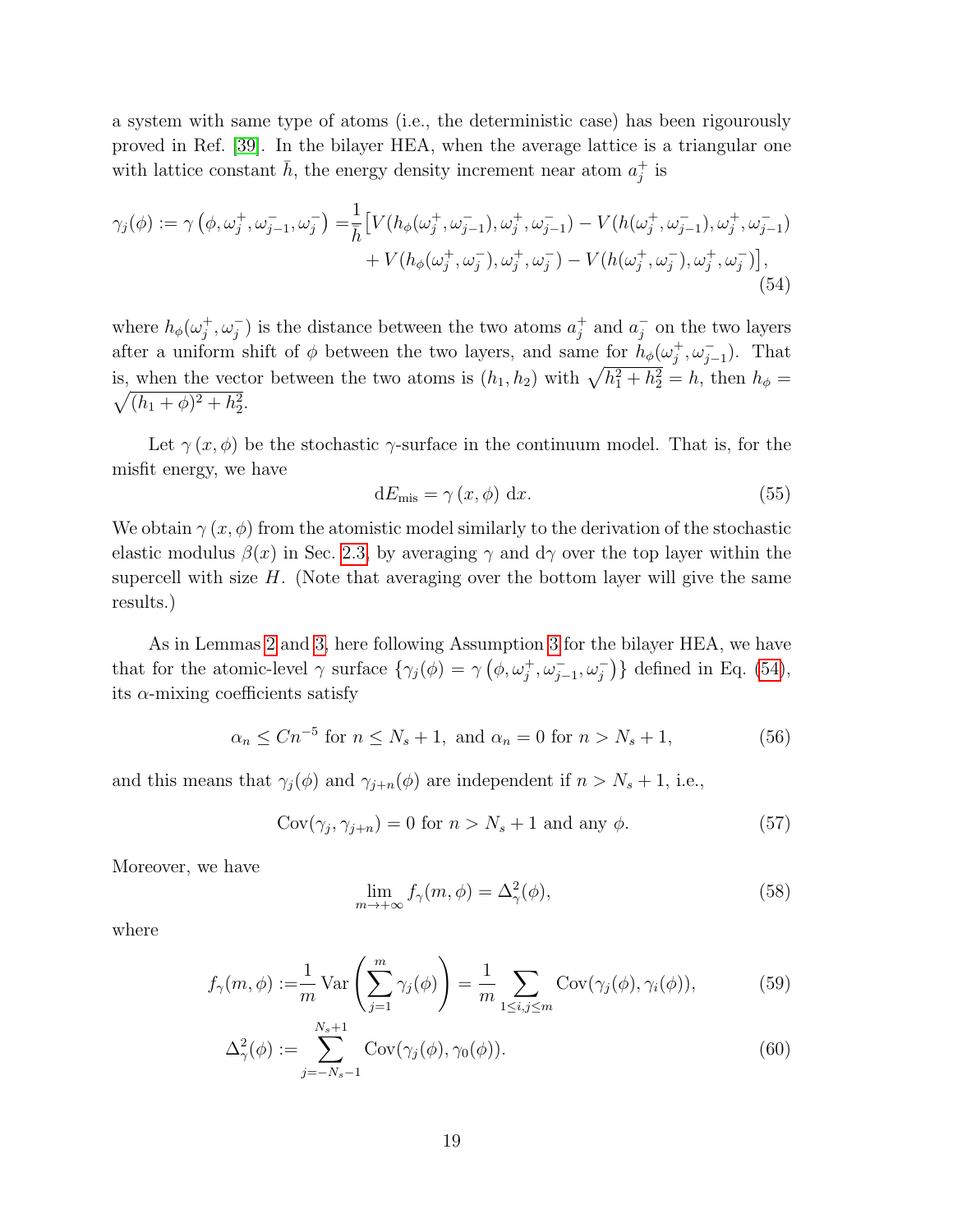By the generalized central limit theorem (Theorem [\[33,](#page-26-0) Theorem 27.4] in Sec. [2.2\)](#page-5-2) for  $\{\gamma_j\}$ , and Definition [2](#page-7-1) in Sec. [2.2](#page-5-2) for the continuum limit of average of random variables  $\{\gamma_j\}$  of the top layer within a supercell, as that for  $\beta(x)$ , we have the equation for  $\gamma(x,\phi)$ :

<span id="page-19-0"></span>
$$
\frac{1}{2} d\gamma(x,\phi) = \frac{\bar{\gamma}(\phi) - \gamma(x,\phi)}{H} dx + \frac{\Delta_{\gamma}(\phi)}{\sqrt{H}} dB_x,
$$
\n(61)

where  $\bar{\gamma}(\phi) := \mathbf{E}(\gamma_i(\phi))$ . That is,  $\gamma(x, \phi)$  is also an OU process.

Equation [\(61\)](#page-19-0) holds pointwisely on the continuum level, and the solution is

<span id="page-19-1"></span>
$$
\gamma(x,\phi(x)) = \int_{-\infty}^{x} \frac{2}{H} \bar{\gamma}(\phi(s)) e^{\frac{2}{H}(s-x)} ds + \int_{-\infty}^{x} \frac{2}{\sqrt{H}} \Delta_{\gamma}(\phi(s)) e^{\frac{2}{H}(s-x)} dB_s.
$$
 (62)

This solution formula can be further simplified to remove the nonlocal dependence on  $\phi(x)$  based on Assumption [2:](#page-7-2)  $H \ll L$ , where L is the length scale of the continuum model. The simplified solution formula is

<span id="page-19-2"></span>
$$
\gamma(x, \phi(x)) = \bar{\gamma}(\phi(x)) + \Delta_{\gamma}(\phi(x))Y_x, \tag{63}
$$

where  $Y_x$  is the OU process given in Eq. [\(35\)](#page-12-4).

The approximation of the deterministic integral in Eq. [\(62\)](#page-19-1) by  $\bar{\gamma}(\phi(x))$  in Eq. [\(63\)](#page-19-2) is directly from the Laplace method. For the approximation of the stochastic integral in Eq. [\(62\)](#page-19-1) by  $\Delta_{\gamma}(\phi(x))Y_x$  in Eq. [\(63\)](#page-19-2), we can show formally that the relative error is small:

$$
\mathbf{E} \left[ \int_{-\infty}^{x} \frac{2}{\sqrt{H}} \left[ \Delta_{\gamma}(\phi(x)) - \Delta_{\gamma}(\phi(s)) \right] e^{\frac{2}{H}(s-x)} \, dB_s \right]^2
$$
\n
$$
= \int_{-\infty}^{x} \frac{4}{H} \left[ \Delta_{\gamma}(\phi(x)) - \Delta_{\gamma}(\phi(s)) \right]^2 e^{\frac{4}{H}(s-x)} \, ds
$$
\n
$$
= \int_{-\infty}^{x} \left[ \Delta_{\gamma}(\phi(x)) - \Delta_{\gamma}(\phi(s)) \right]^2 \, d e^{\frac{4}{H}(s-x)}
$$
\n
$$
= - \int_{-\infty}^{x} 2 \left[ \Delta_{\gamma}(\phi(s)) - \Delta_{\gamma}(\phi(x)) \right] \frac{d \Delta_{\gamma}(\phi(s))}{ds} e^{\frac{4}{H}(s-x)} \, ds
$$
\n
$$
\ll \int_{-\infty}^{x} \frac{4}{H} \left( \Delta_{\gamma}(\phi(s)) \right)^2 e^{\frac{4}{H}(s-x)} \, ds, \quad H \ll L
$$
\n
$$
= \mathbf{E} \left[ \int_{-\infty}^{x} \frac{2}{\sqrt{H}} \Delta_{\gamma}(\phi(s)) e^{\frac{4}{H}(s-x)} \, dB_s \right]^2.
$$
\n(64)

The total stochastic energy density  $W(x, \frac{d\phi}{dx}, \phi)$  includes elastic energy and misfit energy as well as their correlation. The total energy  $E_{\text{PN}} = E_{\text{elas}} + E_{\text{mis}}$  can be written as

$$
dE_{PN} = W\left(x, \frac{d\phi}{dx}, \phi\right) dx.
$$
 (65)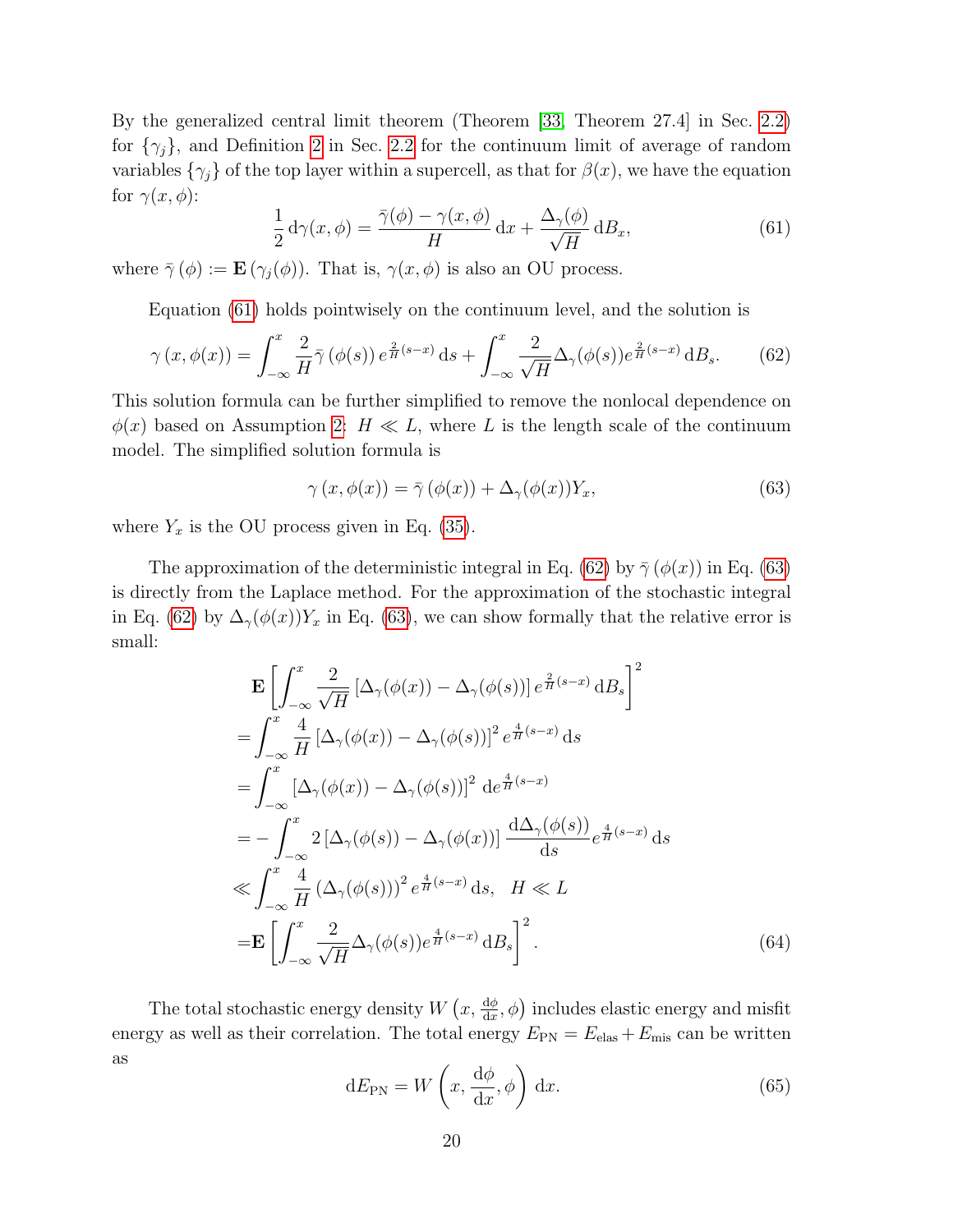The stochastic elastic energy density  $\frac{dE_{\text{elas}}}{dx}$  has been obtained in Eq. [\(53\)](#page-17-0) and stochastic γ-surface  $\gamma(x, \phi)$  in Eq. [\(63\)](#page-19-2). Following the same argument for the continuum limit of the average over the top layer within a supercell,  $W(x, \frac{d\phi}{dx}, \phi)$  is also an OU process that satisfies

<span id="page-20-0"></span>
$$
\frac{1}{2} \mathrm{d}W\left(x, \frac{\mathrm{d}\phi}{\mathrm{d}x}, \phi\right) = \frac{\bar{W}\left(\frac{\mathrm{d}\phi}{\mathrm{d}x}, \phi\right) - W\left(x, \frac{\mathrm{d}\phi}{\mathrm{d}x}, \phi\right)}{H} \mathrm{d}x + \frac{1}{\sqrt{H}} \Delta_W \left(\frac{\mathrm{d}\phi}{\mathrm{d}x}, \phi\right) \mathrm{d}B_x,\tag{66}
$$

where

$$
\Delta_W^2\left(\frac{\mathrm{d}\phi}{\mathrm{d}x},\phi\right) := \sum_{j=-N_s-1}^{N_s+1} \mathrm{Cov}\left(W_j(\tfrac{\mathrm{d}\phi}{\mathrm{d}x},\phi), W_0(\tfrac{\mathrm{d}\phi}{\mathrm{d}x},\phi)\right),\tag{67}
$$

$$
W_j\left(\frac{\mathrm{d}\phi}{\mathrm{d}x},\phi\right) := W\left(\frac{\mathrm{d}\phi}{\mathrm{d}x},\phi,\omega_j^+,\omega_{j+1}^+,\omega_{j-1}^-,\omega_j^-\right) := \frac{1}{8}(\beta_j^+ + \beta_{j-1}^-)\left(\frac{\mathrm{d}\phi}{\mathrm{d}x}\right)^2 + \gamma_j(\phi),\tag{68}
$$

and

<span id="page-20-2"></span>
$$
\bar{W}\left(\frac{\mathrm{d}\phi}{\mathrm{d}x},\phi\right) = \mathbf{E}W_j\left(\frac{\mathrm{d}\phi}{\mathrm{d}x},\phi\right). \tag{69}
$$

The solution of Eq. [\(66\)](#page-20-0), to the leading order as that in Eq. [\(63\)](#page-19-2), is

<span id="page-20-1"></span>
$$
W\left(x, \frac{\mathrm{d}\phi}{\mathrm{d}x}, \phi\right) = \bar{W}\left(\frac{\mathrm{d}\phi}{\mathrm{d}x}, \phi\right) + \Delta_W \left(\frac{\mathrm{d}\phi}{\mathrm{d}x}, \phi\right) Y_x,\tag{70}
$$

where  $Y_x$  is the OU process given in Eq. [\(35\)](#page-12-4).

Based on Eqs. [\(34\)](#page-12-2), [\(63\)](#page-19-2) and [\(70\)](#page-20-1), the stochastic total energy density can be written as

$$
W\left(x, \frac{\mathrm{d}\phi}{\mathrm{d}x}, \phi\right) = \frac{1}{4}\bar{\beta}\left(\frac{\mathrm{d}\phi}{\mathrm{d}x}\right)^2 + \bar{\gamma}(\phi) + \Delta_W\left(\frac{\mathrm{d}\phi}{\mathrm{d}x}, \phi\right)Y_x,\tag{71}
$$

with OU process  $Y_x$  given in Eq. [\(35\)](#page-12-4), and

<span id="page-20-3"></span>
$$
\Delta_W \left( \frac{\mathrm{d}\phi}{\mathrm{d}x}, \phi \right) = \frac{1}{4} \Delta_e \left( \frac{\mathrm{d}\phi}{\mathrm{d}x} \right)^2 + \Delta_\gamma(\phi) + \Delta_C \left( \frac{\mathrm{d}\phi}{\mathrm{d}x}, \phi \right). \tag{72}
$$

Here in Eq. [\(71\)](#page-20-2), the first two terms give the average total energy density (corresponding to that in the classical Peierls-Nabarro model), and the integral term gives the stochastic effects in the total energy, which include contributions from the elastic energy (the  $\Delta_e$  term), the misfit energy (the  $\Delta_{\gamma}$  term) and their correlation (the  $\Delta_C$ term) as given in Eq. [\(72\)](#page-20-3). Note that the correlation between the elastic energy density and the  $\gamma$ -surface is characterized by  $\Delta_C \left( \frac{d\phi}{dx} \right)$  $\frac{\mathrm{d}\phi}{\mathrm{d}x},\phi\big)=\Delta_W\left(\frac{\mathrm{d}\phi}{\mathrm{d}x}\right)$  $\frac{\mathrm{d}\phi}{\mathrm{d}x},\phi\big)-\frac{1}{4}\Delta_\mathrm{e}\left(\frac{\mathrm{d}\phi}{\mathrm{d}x}\right)$  $\frac{\mathrm{d}\phi}{\mathrm{d}x}\big)^2 - \Delta_\gamma(\phi).$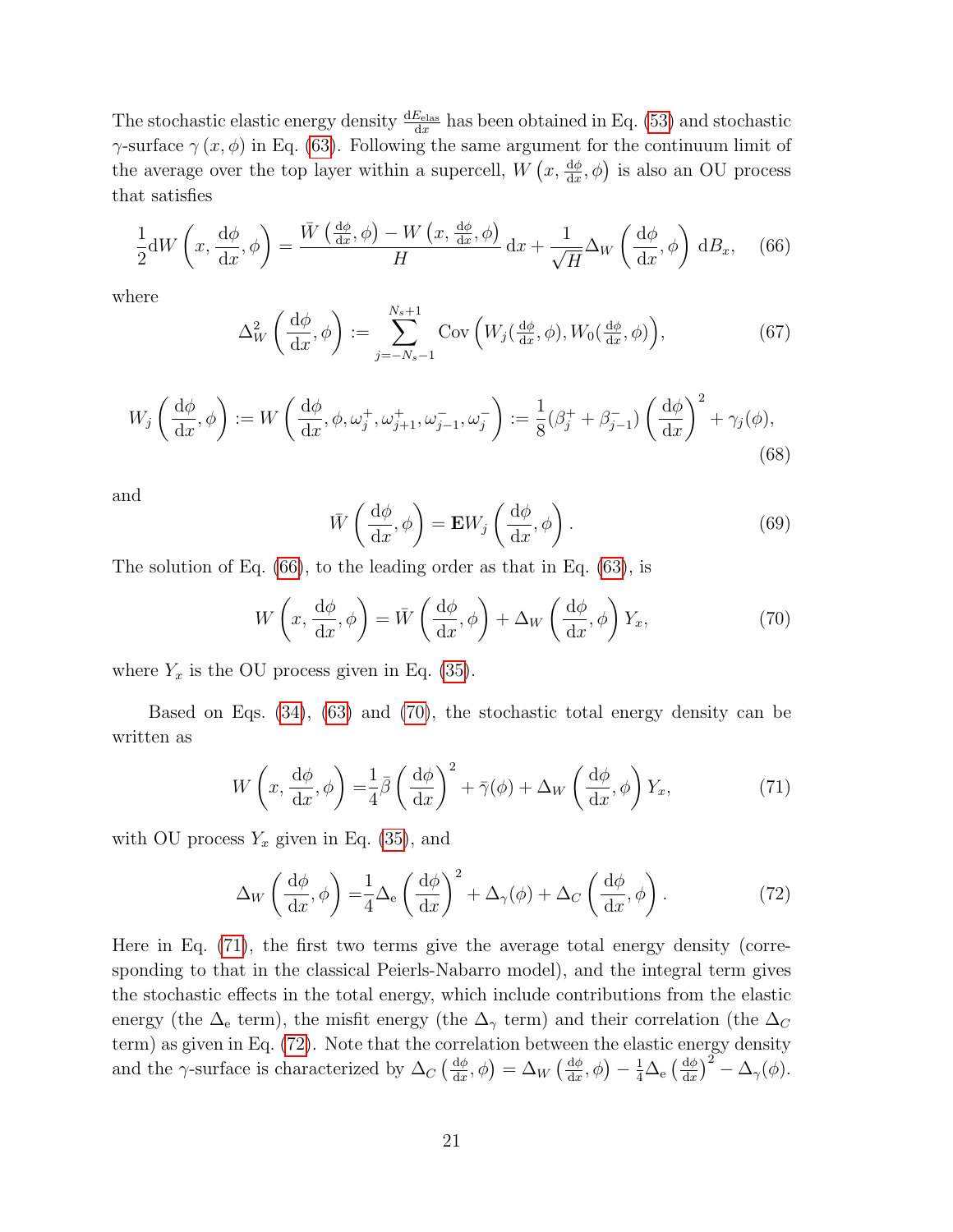If there is no short-range order, the length of range of short-range order  $H \to 0$ . In this case, Eq. [\(39\)](#page-12-5) holds for the elastic energy, and from Eqs. [\(61\)](#page-19-0) and [\(66\)](#page-20-0) with  $H \rightarrow 0$ , we have

$$
\gamma(x,\phi) dx = \bar{\gamma}(\phi) dx + \Delta_{\gamma}(\phi) \sqrt{\bar{h}} dB_x,
$$
\n(73)

$$
W\left(x, \frac{\mathrm{d}\phi}{\mathrm{d}x}, \phi\right) \mathrm{d}x = \left[\frac{1}{4}\bar{\beta}\left(\frac{\mathrm{d}\phi}{\mathrm{d}x}\right)^2 + \bar{\gamma}(\phi)\right] \mathrm{d}x + \Delta_W\left(\frac{\mathrm{d}\phi}{\mathrm{d}x}, \phi\right)\sqrt{\bar{h}} \mathrm{d}B_x. \tag{74}
$$

Recall that  $\bar{h}$  is the average lattice constant in the HEA which is the smallest distance between atomic sites. This agrees with the energy formulation derived in Ref. [\[27\]](#page-25-8) under the assumption of independent randomness, i.e., without short-range order.

#### 3.4 Equation of Stochastic Peierls–Nabarro Model

We have obtained a stochastic energy whose density is given in Eq. [\(71\)](#page-20-2). This is different from the stochastic PDEs studied in the literature in which a stochastic term in the form of white noise is directly added in a deterministic PDE (e.g. [\[40,](#page-26-7) [41,](#page-26-8) [42,](#page-26-9) [43,](#page-26-10) [44,](#page-26-11) [45,](#page-26-12) [46,](#page-26-13) [47\]](#page-27-0)). We briefly discuss the variational formulation of the obtained stochastic energy in this section.

For simplicity, we start from the case without short-range order and the stochastic energy depends only on  $\phi$  (i.e., coming only from the misfit energy as discussed in Ref. [\[17\]](#page-24-9)). In this case, the total energy of the bilayer HEA is:

<span id="page-21-0"></span>
$$
E_{\rm PN}[\phi] = \int_{\mathbb{R}} \left[ \frac{1}{4} \bar{\beta} \left( \frac{\mathrm{d}\phi}{\mathrm{d}x} \right)^2 + \bar{\gamma}(\phi) \right] \mathrm{d}x + \int_{\mathbb{R}} \sigma(\phi) \mathrm{d}B_x. \tag{75}
$$

For an equilibrium state of this stochastic energy, using the Euler-Lagrange equation formulation  $\frac{\delta E_{\text{PN}}}{\delta \phi} = 0$  formally, we have

<span id="page-21-1"></span>
$$
-\frac{1}{2}\beta\left(\frac{\mathrm{d}^2\phi}{\mathrm{d}x^2}\right) + \gamma'(\phi) + \sigma'(\phi)\dot{W} = 0,\tag{76}
$$

where  $\dot{W}$  is the derivative of Brown motion in space (i.e., the Gaussian white noise in space). This means that for any Brownian motion path, the energy  $E_{PN}[\phi]$  in [\(75\)](#page-21-0) is in equilibrium. Similarly, for the dynamics problem, the stochastic energy in [\(75\)](#page-21-0) formally leads to the following gradient flow equation  $\frac{d\phi}{dt} = -M \frac{\delta E_{\text{PN}}}{\delta \phi}$ :

$$
\frac{\mathrm{d}\phi}{\mathrm{d}t} = M\left(\frac{1}{2}\beta\left(\frac{\mathrm{d}^2\phi}{\mathrm{d}x^2}\right) - \gamma'(\phi) - \sigma'(\phi)\dot{W}\right),\tag{77}
$$

where  $M > 0$  is the mobility.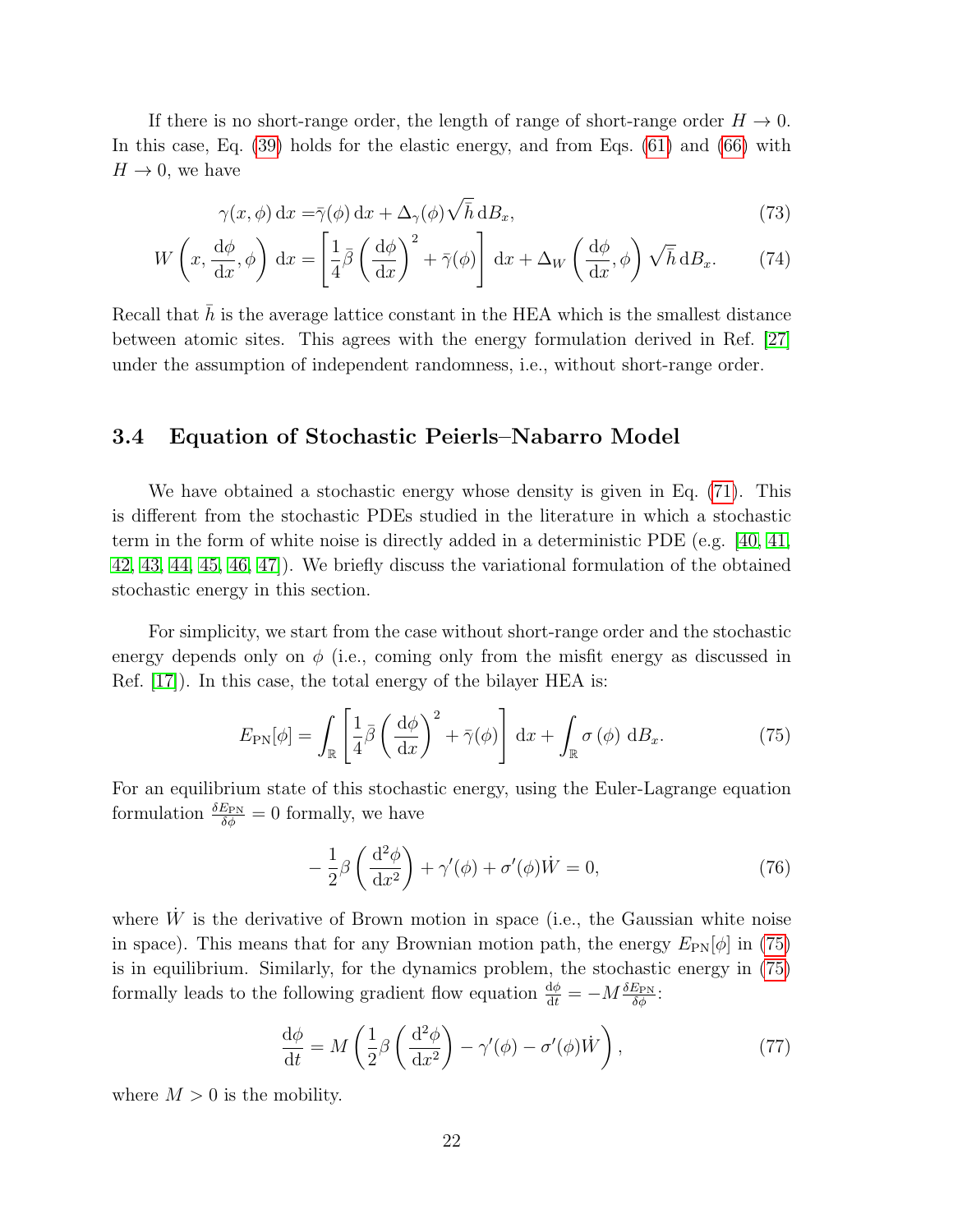When the short-range order is considered, in the case where stochastic energy depends only on  $\phi$  (i.e., coming only from the misfit energy as discussed in Ref. [\[17\]](#page-24-9)) as discussed above, the total energy of the bilayer HEA is:

$$
E_{\rm PN}[\phi] = \int_{\mathbb{R}} \left[ \frac{1}{4} \bar{\beta} \left( \frac{\mathrm{d}\phi}{\mathrm{d}x} \right)^2 + \bar{\gamma}(\phi) + \sigma(\phi) Y_x \right] \mathrm{d}x, \tag{78}
$$

where  $Y_x$  is the OU process defined in Eq. [\(35\)](#page-12-4). Equilibrium of this stochastic energy is described by

<span id="page-22-0"></span>
$$
\frac{\delta E_{\rm PN}}{\delta \phi} = -\frac{1}{2} \beta \left( \frac{\mathrm{d}^2 \phi}{\mathrm{d} x^2} \right) + \gamma'(\phi) + \sigma'(\phi) Y_x = 0, \tag{79}
$$

and the gradient flow associated with it is

$$
\frac{\mathrm{d}\phi}{\mathrm{d}t} = M\left(\frac{1}{2}\beta\left(\frac{\mathrm{d}^2\phi}{\mathrm{d}x^2}\right) - \gamma'(\phi) - \sigma'(\phi)Y_x\right),\tag{80}
$$

where  $M > 0$  is the mobility. We would like to remark that existence and uniqueness of the (mild) solution of the stochastic Peierls-Nabarro model in Eq. [\(76\)](#page-21-1) or [\(79\)](#page-22-0) can be proved similarly to the results in Ref. [\[47\]](#page-27-0).

Rigorous definitions of the solutions of these stochastic equations and analysis of their properties will be explored in the future work.

#### 4 Summary

We have derived stochastic continuum models from atomistic models for HEAs incorporating the atomic level randomness and short-range order, for both the elasticity in HEAs without defects and HEAs with dislocations. The stochastic continuum model for dislocations in HEAs is under the framework of Peierls-Nabarro-type models which are able to include the dislocation core effect. The obtained stochastic continuum descriptions for the atomic level randomness with short-range order are in the form of OU processes, which validates the continuum model adopted phenomenologically in the stochastic Peierls-Nabarro model for dislocations in HEAs proposed in [\[17\]](#page-24-9).

A critical quantity in the continuum limit from the atomistic model is the characteristic length H of the short-range order on the atomistic level, and this characteristic length is kept in the continuum limit process. When  $H$  goes to 0, the stochastic continuum models obtained in this paper recover the continuum models for HEAs without short-range order proposed and analyzed previously [\[17,](#page-24-9) [27\]](#page-25-8). Moreover, in the continuum limit from the atomistic model, we keep both the atomic level mean and variance when averaging is performed.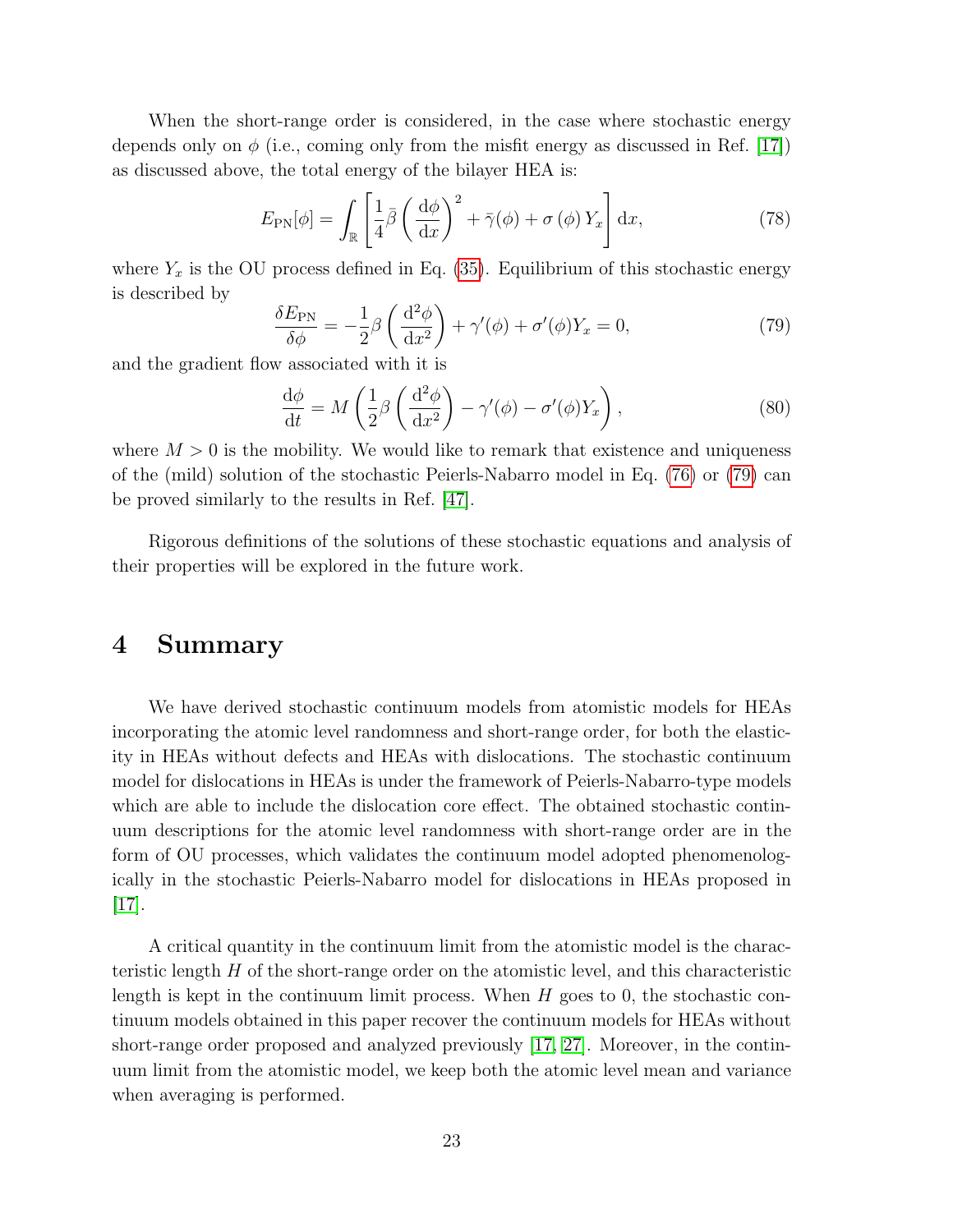The obtained stochastic continuum models are based on the energy formulation. We also briefly discuss the variational formulation, i.e., the associated stochastic equations, of these obtained stochastic energies.

The stochastic continuum models for elasticity and dislocations in HEAs can be generalized to the settings of two or three dimensions [\[48,](#page-27-1) [49,](#page-27-2) [50,](#page-27-3) [51\]](#page-27-4), which will be explored in the future work. Analysis of the obtained stochastic equations and their numerical solutions will also be considered in the future work.

## Acknowledgement

This work was supported by the Hong Kong Research Grants Council General Research Fund 16307319, and the Project of Hetao Shenzhen-HKUST Innovation Cooperation Zone HZQB-KCZYB-2020083.

## References

- <span id="page-23-0"></span>[1] J-W. Yeh, S-K. Chen, S-J. Lin, J-Y. Gan, T-S. Chin, T-T. Shun, C-H. Tsau, and S-Y. Chang. Nanostructured high-entropy alloys with multiple principal elements: novel alloy design concepts and outcomes. Adv. Eng. Mater., 6(5):299–303, 2004.
- <span id="page-23-1"></span>[2] B. Cantor, I. Chang, P. Knight, and A. Vincent. Microstructural development in equiatomic multicomponent alloys. Mater. Sci. Eng. A, 375:213–218, 2004.
- <span id="page-23-2"></span>[3] Y. Zhang, T. Zuo, Z. Tang, M. C. Gao, K. A. Dahmen, P. K. Liaw, and Z. Lu. Microstructures and properties of high-entropy alloys. Prog. Mater. Sci., 61:1–93, 2014.
- <span id="page-23-3"></span>[4] D. B. Miracle and O. N. Senkov. A critical review of high entropy alloys and related concepts. Acta. Mater., 122:448–511, 2017.
- <span id="page-23-4"></span>[5] O. Senkov, J. Scott, S. Senkova, D. Miracle, and C. Woodward. Microstructure and room temperature properties of a high-entropy tanbhfzrti alloy. J. Alloys Compd., 509(20):6043–6048, 2011.
- <span id="page-23-5"></span>[6] M. F. Del Grosso, G. Bozzolo, and H. O. Mosca. Modeling of high entropy alloys of refractory elements. Phys. B, 407(16):3285–3287, 2012.
- <span id="page-23-6"></span>[7] I. Toda-Caraballo and P. E. Rivera-D´ıaz-del Castillo. Modelling solid solution hardening in high entropy alloys. Acta. Mater., 85:14-23, 2015.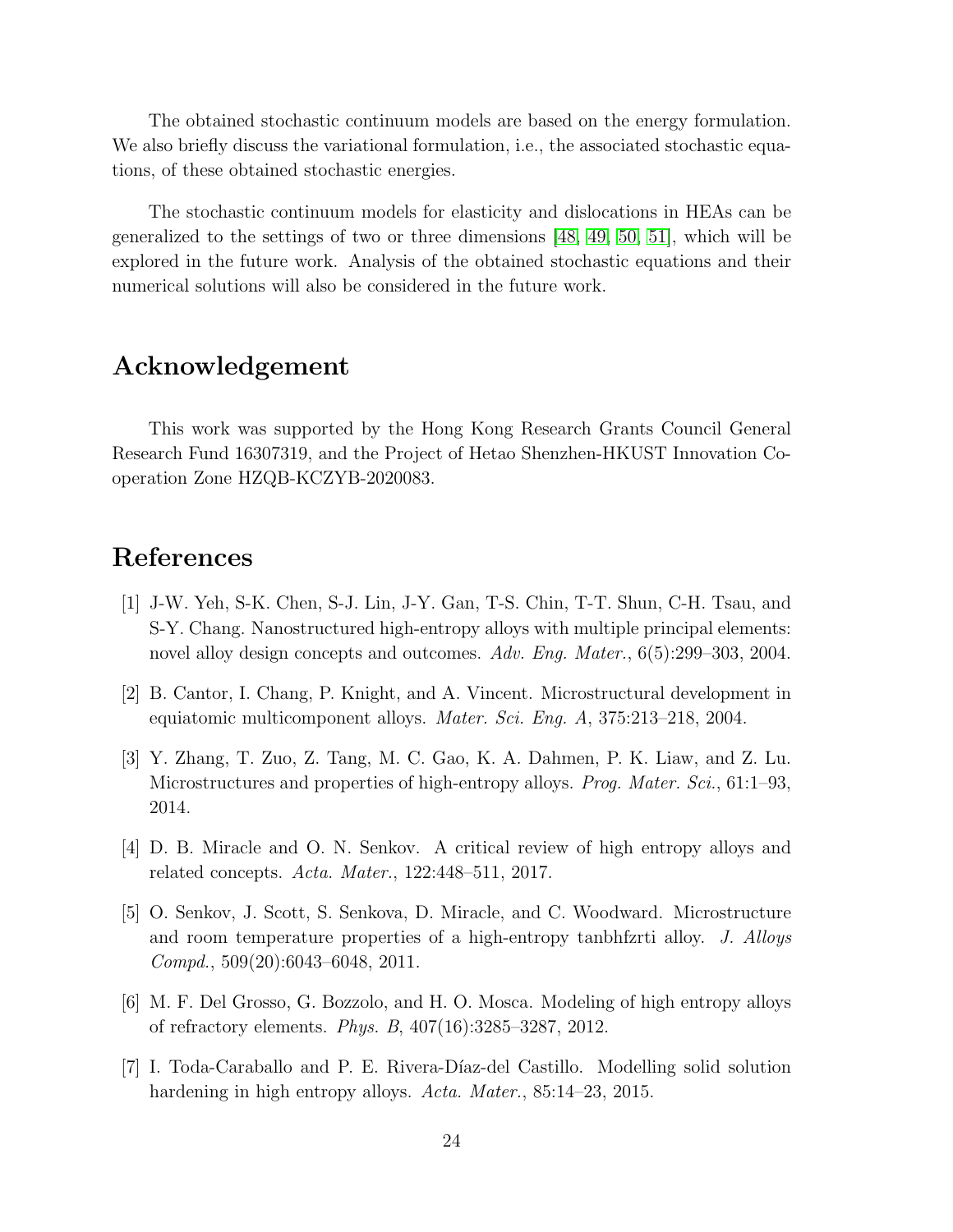- <span id="page-24-0"></span>[8] P. Singh, A. V. Smirnov, and D. D. Johnson. Atomic short-range order and incipient long-range order in high-entropy alloys. Phys. Rev. B, 91(22):224204, 2015.
- <span id="page-24-1"></span>[9] I. Toda-Caraballo, J. S. Wr´obel, S. L. Dudarev, D. Nguyen-Manh, and P.E.J. Rivera-Díaz-del Castillo. Interatomic spacing distribution in multicomponent alloys. Acta. Mater., 97:156–169, 2015.
- <span id="page-24-2"></span>[10] A. Tamm, A. Aabloo, M. Klintenberg, M. Stocks, and A. Caro. Atomic-scale properties of Ni-based fcc ternary, and quaternary alloys. Acta. Mater., 99:307– 312, 2015.
- <span id="page-24-3"></span>[11] A. Sharma, P. Singh, D. D Johnson, P. K. Liaw, and G. Balasubramanian. Atomistic clustering-ordering and high-strain deformation of an al 0.1 crcofeni highentropy alloy. *Sci. Rep.*,  $6(1):1-11$ , 2016.
- <span id="page-24-4"></span>[12] C. Varvenne, A. Luque, and W. Curtin. Theory of strengthening in fcc high entropy alloys. Acta Mater., 118:164–176, 2016.
- <span id="page-24-5"></span>[13] C. Varvenne, G. Leyson, M. Ghazisaeidi, and W. Curtin. Solute strengthening in random alloys. Acta Mater., 124:660–683, 2017.
- <span id="page-24-6"></span>[14] W. Feng, Y. Qi, and S. Wang. Effects of short-range order on the magnetic and mechanical properties of feconi (alsi) x high entropy alloys. *Metals*,  $7(11):482$ , 2017.
- <span id="page-24-7"></span>[15] A. Fernández-Caballero, J. S. Wróbel, P. M. Mummery, and D. Nguyen-Manh. Short-range order in high entropy alloys: Theoretical formulation and application to Mo-Nb-Ta-VW system. J. Phase Equilibria Diffus., 38(4):391–403, 2017.
- <span id="page-24-8"></span>[16] F. X. Zhang, S. J. Zhao, K. Jin, H. Xue, G. Velisa, H. Bei, R. Huang, J. Y. P. Ko, D. C. Pagan, J. C. Neuefeind, W. J. Weber, and Y. W. Zhang. Local structure and short-range order in a NiCoCr solid solution alloy. Phys. Rev. Lett., 118: 205501, 2017.
- <span id="page-24-9"></span>[17] L. C. Zhang, Y. Xiang, J. Han, and D. J. Srolovitz. The effect of randomness on the strength of high-entropy alloys. Acta. Mater., 166:424–434, 2019.
- <span id="page-24-10"></span>[18] Y. Ikeda, B. Grabowski, and F. Körmann. *ab initio* phase stabilities and mechanical properties of multicomponent alloys: A comprehensive review for high entropy alloys and compositionally complex alloys. *Mater. Charact.*, 147:464–511, 2019.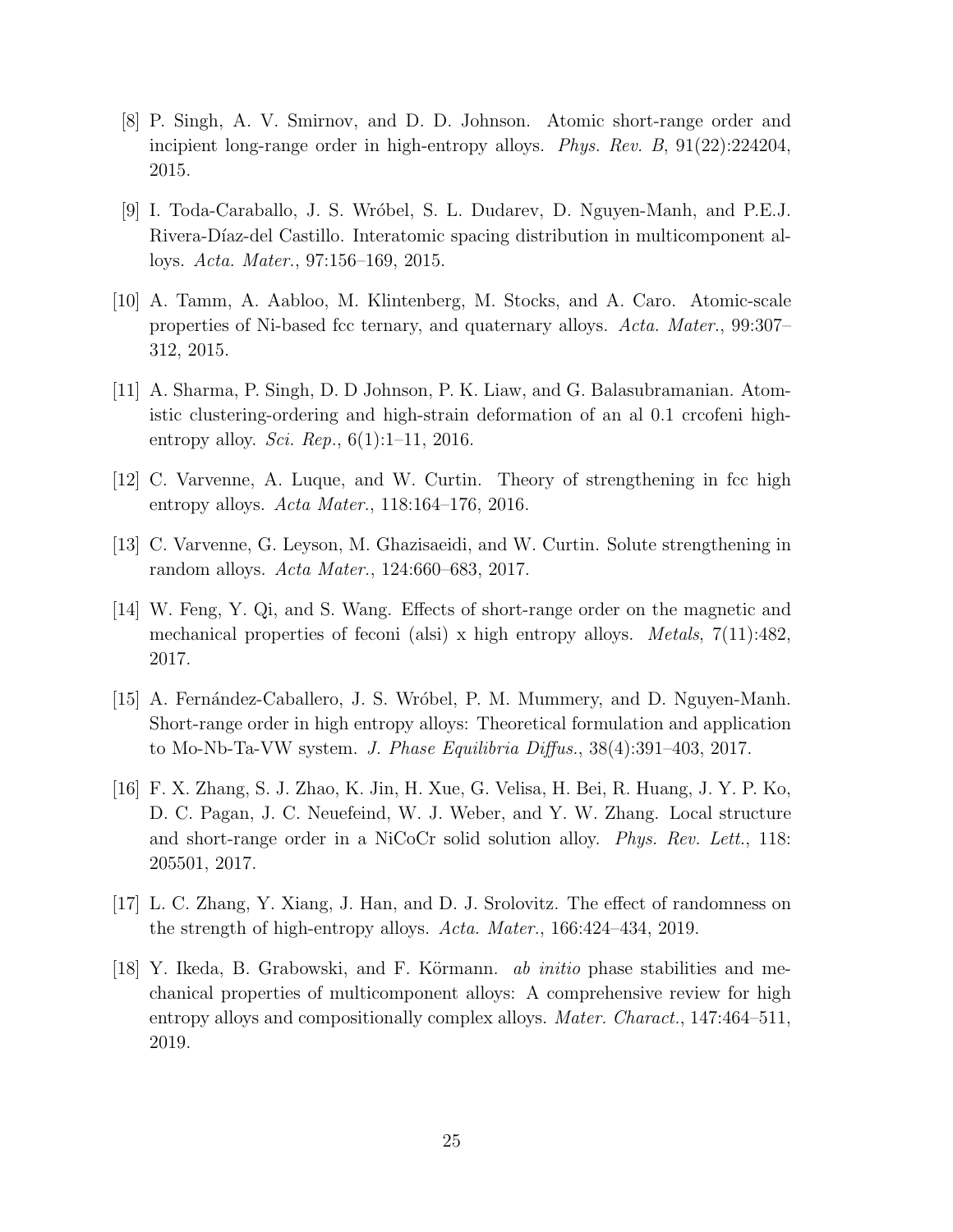- <span id="page-25-0"></span>[19] E. P. George, W. A. Curtin, and C. C. Tasan. High entropy alloys: A focused review of mechanical properties and deformation mechanisms. Acta Mater., 188: 435–474, 2020.
- <span id="page-25-1"></span>[20] R. Zhang, S. Zhao, J. Ding, Y. Chong, T. Jia, C. Ophus, M. Asta, R. Ritchie, and A. Minor. Short-range order and its impact on the CrCoNi medium-entropy alloy. Nature, 581(7808):283–287, 2020.
- <span id="page-25-2"></span>[21] X. Sun, H. L. Zhang, W. Li, X. D. Ding, Y. Z. Wang, and L. Vitos. Generalized stacking fault energy of Al-doped CrMnFeCoNi high-entropy alloy. Nanomaterials, 10:59, 2020.
- <span id="page-25-3"></span>[22] S. Chen, Z. H. Aitken, S. Pattamatta, Z. X. Wu, Z. G. Yu, D. J. Srolovitz, P. K. Liaw, and Y. W. Zhang. Simultaneously enhancing the ultimate strength and ductility of high-entropy alloys via short-range ordering. Nat. Commun., 12:4953, 2021.
- <span id="page-25-4"></span>[23] Y. Wu, F. Zhang, X. Yuan, H. Huang, X. Wen, Y. Wang, M. Zhang, H. Wu, X. Liu, H. Wang, S. Jiang, and Z. Lu. Short-range ordering and its effects on mechanical properties of high-entropy alloys. J. Mater. Sci. Technol., 62:214–220, 2021.
- <span id="page-25-5"></span>[24] R. Labusch. A statistical theory of solid solution hardening. Phys. Status. Solidi. B Basic. Res., 41(2):659–669, 1970.
- <span id="page-25-6"></span>[25] R. Peierls. The size of a dislocation. *Proc. Phys. Soc.*,  $52(1):34$ , 1940.
- <span id="page-25-7"></span>[26] F. R. N. Nabarro. Dislocations in a simple cubic lattice. Proc. Phys. Soc., 59(2): 256, 1947.
- <span id="page-25-8"></span>[27] T. P. Jiang, Y. Xiang, and L. C. Zhang. Stochastic peierls-nabarro model for dislocations in high entropy alloys.  $SIAM J. Appl. Math.$ ,  $80(6):2496-2517, 2020.$
- <span id="page-25-9"></span>[28] J. Cowley. Diffraction physics. Elsevier, 1995.
- <span id="page-25-10"></span>[29] G. E. Uhlenbeck and L. S. Ornstein. On the theory of the brownian motion. Phys. Rev., 36(5):823, 1930.
- <span id="page-25-11"></span>[30] J. L. Doob. The brownian movement and stochastic equations. Ann. Math. Stud., pages 351–369, 1942.
- <span id="page-25-12"></span>[31] M. Wang and G. E. Uhlenbeck. On the theory of the brownian motion ii. Rev. Mod. Phys., 17(2-3):323, 1945.
- <span id="page-25-13"></span>[32] I. Karatzas and S. E. Shreve. Brownian motion. In Brownian Motion and Stochastic Calculus, pages 47–127. Springer, 1998.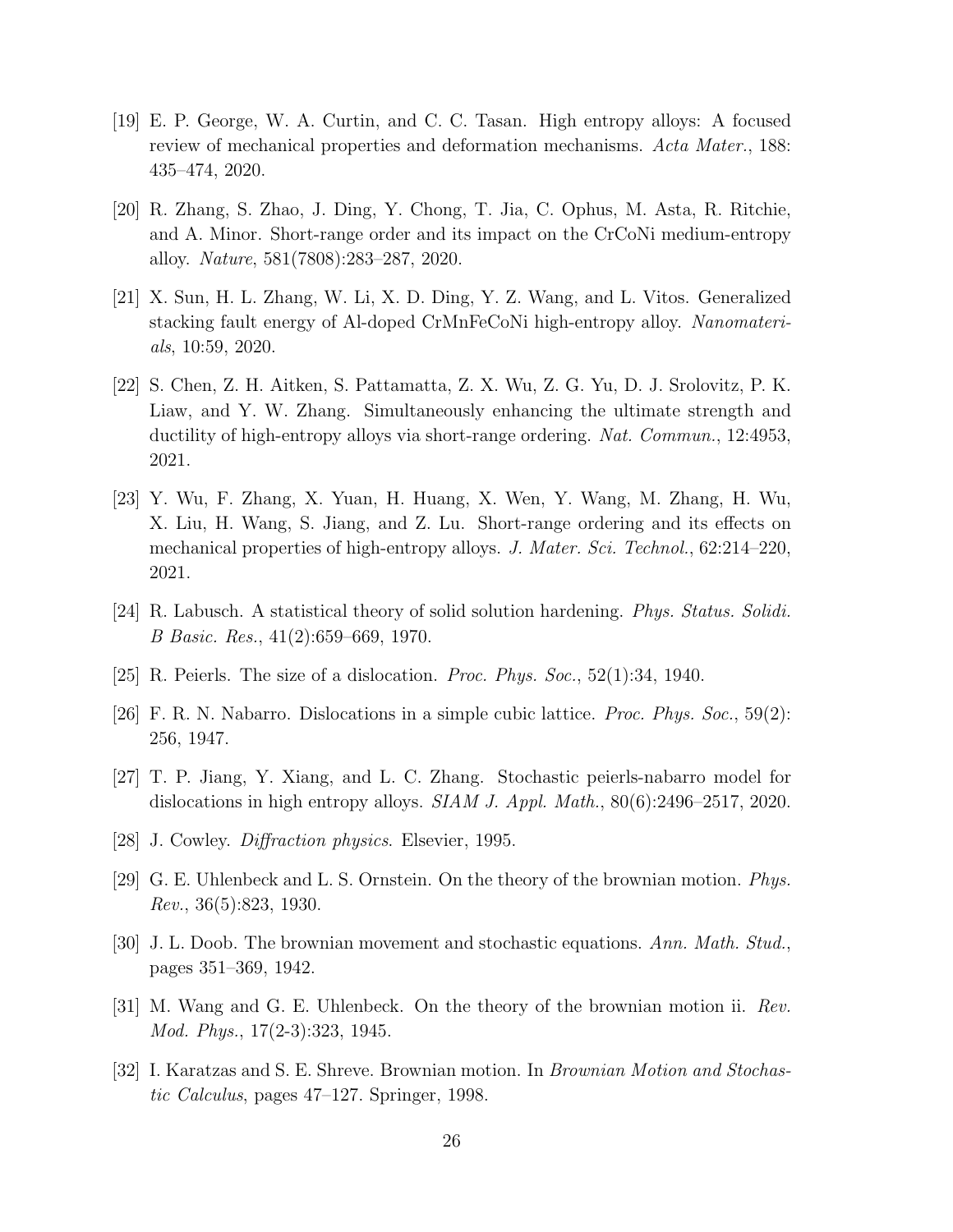- <span id="page-26-0"></span>[33] P. Billingsley. Probability and measure. John Wiley & Sons, 2008.
- <span id="page-26-1"></span>[34] J. Cowley. An approximate theory of order in alloys. Phys. Rev., 77(5):669, 1950.
- <span id="page-26-2"></span>[35] J. Sethna et al. Statistical mechanics: entropy, order parameters, and complexity, volume 14. Oxford University Press, 2006.
- <span id="page-26-3"></span>[36] J. P. Hirth and J. Lothe. Theory of dislocations. John Wiley, New York, 2nd edition, 1982.
- <span id="page-26-4"></span>[37] V. Vítek. Intrinsic stacking faults in body-centred cubic crystals. *Philos. Mag.*, 18(154):773–786, 1968.
- <span id="page-26-5"></span>[38] Y. Xiang. Modeling dislocations at different scales. Commun. Comput. Phys., 1: 383–424, 2006.
- <span id="page-26-6"></span>[39] T. Luo, P. Ming, and Y. Xiang. From atomistic model to the Peierls–Nabarro model with  $\gamma$ -surface for dislocations. Arch. Ration. Mech. Anal., 230(2):735–781, 2018.
- <span id="page-26-7"></span>[40] John B Walsh. An introduction to stochastic partial differential equations. In École d'Été de Probabilités de Saint Flour XIV-1984, pages 265–439. Springer, 1986.
- <span id="page-26-8"></span>[41] I. Karatzas and S. E. Shreve. Brownian motion and stochstic calculus. Springer-Verlag, New York, 2nd edition, 1991.
- <span id="page-26-9"></span>[42] E. Allen, S. Novosel, and Z. Zhang. Finite element and difference approximation of some linear stochastic partial differential equations. STOCHASTICS, 64(1-2): 117–142, 1998.
- <span id="page-26-10"></span>[43] Q. Du and T. Zhang. Numerical approximation of some linear stochastic partial differential equations driven by special additive noises. SIAM J. Numer. Anal., 40(4):1421–1445, 2002.
- <span id="page-26-11"></span>[44] W. E, T. J. Li, and E. Vanden-Eijnden. Applied Stochastic Analysis. American Mathematical Society, Providence, 2010.
- <span id="page-26-12"></span>[45] G. J. Lord, C. E. Powell, and T. Shardlow. An Introduction to Computational Stochastic PDEs. Cambridge University Press, New York, 2014.
- <span id="page-26-13"></span>[46] X. B. Feng, Y. K. Li, and Y. Zhang. Finite element methods for the stochastic allen–cahn equation with gradient-type multiplicative noise. SIAM J. Numer. Anal., 55:194–216, 2017.